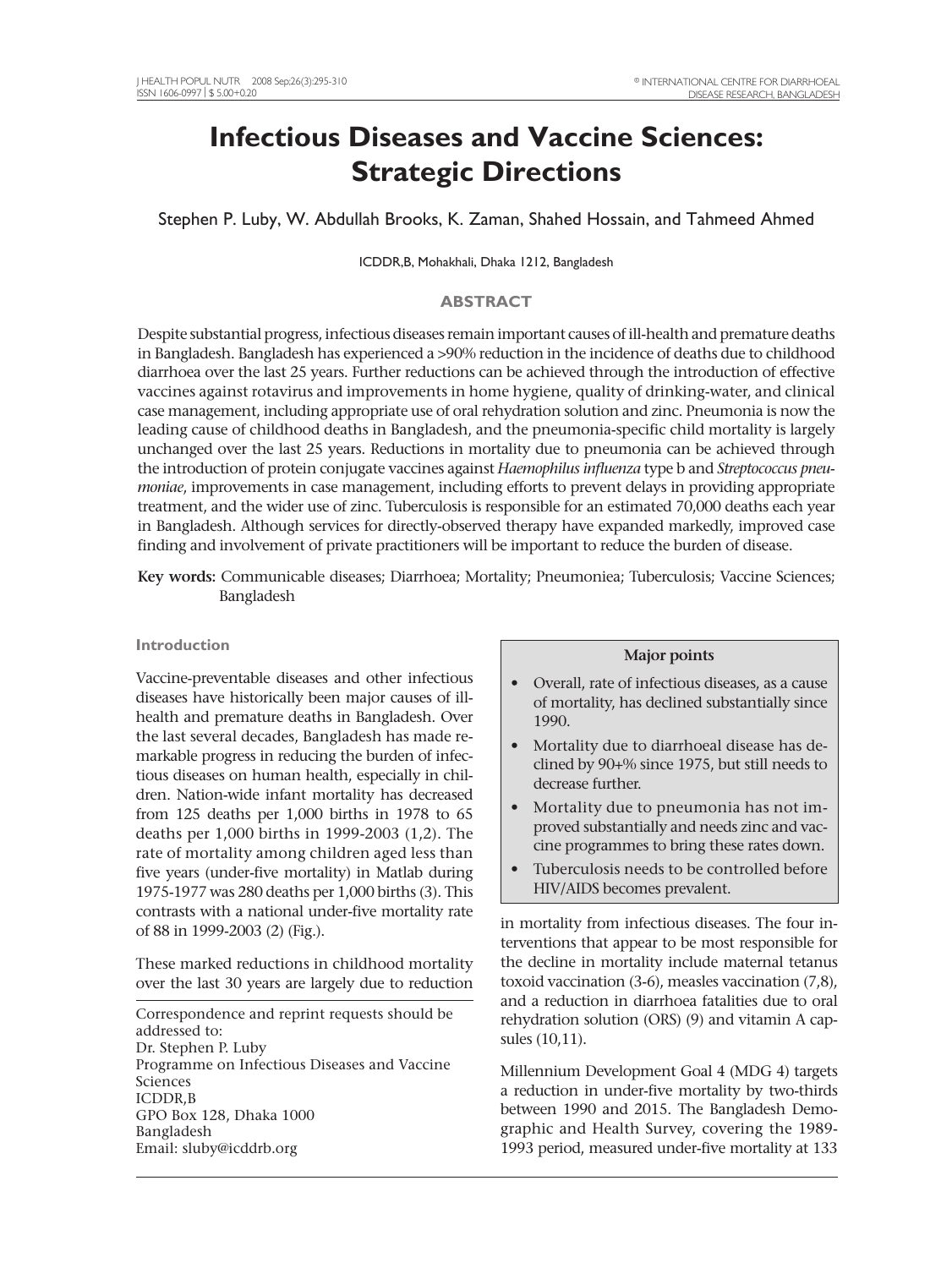deaths per 1,000 livebirths (12). If Bangladesh is going to meet Goal 4 of the MDGs, under-five mortality needs to be reduced to less than 50 per 1,000 livebirths by  $2015<sup>1</sup>$  (Fig.).

Despite substantial progress, infectious diseases remain important causes of ill-health and premature deaths in Bangladesh. In the Bangladesh Demographic and Health Survey 2004, 62% of deaths



among under-five children in Bangladesh were ascribed to infectious diseases (Table 1) (2). This accounts for 55 deaths per 1,000 livebirths. If we expect a reduction in communicable diseases to account for its proportionate share of improvement in child mortality, childhood mortality due to infectious diseases needs to be reduced by 34 deaths per 1,000 livebirths, or a 38% reduction between 2000 and 2015.

Infectious diseases are important beyond the agegroup of children. MDG 6 has set a target that, by 2015, we will have halted and begun to reverse the incidence of malaria and other major diseases. Tuberculosis is a major cause of adult deaths, with an estimated 70,000 deaths per year in Bangladesh (13). Deaths of adults due to tuberculosis leave children orphaned and worsen the cycle of poverty and illness. There are other important multiple causes of morbidity and mortality due to infectious diseases in Bangladesh, including visceral leishmaniasis, malaria, Japanese encephalitis, and other meningoencephalitides. However, this strategic update will focus on three key areas that will require substantial progress to meet the MDGs; the key areas are: diarrhoeal diseases, pneumonia, and tuberculosis.

| Table 1. Causes of death among under-five            |            |           |  |  |
|------------------------------------------------------|------------|-----------|--|--|
| children in Bangladesh                               |            |           |  |  |
|                                                      | Proportion |           |  |  |
| Cause of death                                       | 1991-1993  | 1999-2003 |  |  |
| Infectious                                           |            |           |  |  |
| Possible serious infection                           | 10.1       | 31.2      |  |  |
| ARI                                                  | 14.9       | 21.1      |  |  |
| Diarrhoea                                            | 8          | 5.1       |  |  |
| Neonatal tetanus                                     | 6.6        | 2.3       |  |  |
| ARI + diarrhoea                                      | 3.9        | 1.8       |  |  |
| Measles                                              | 1.3        | 0.3       |  |  |
| Measles with ARI or diarrhoea                        | 3          | 0.3       |  |  |
| Infectious subtotal                                  | 47.8       | 62.1      |  |  |
| Non-infectious                                       |            |           |  |  |
| Birth asphyxia                                       | 22.4       | 11.7      |  |  |
| Premature/LBW                                        |            | 6.5       |  |  |
| Congenital abnormality                               |            | 2.8       |  |  |
| Birth injury                                         |            | 2.2       |  |  |
| Injury                                               | 6.3        | 4.1       |  |  |
| Malnutrition                                         | 6.6        | 3.6       |  |  |
| Undetermined                                         | 16.8       | 2.3       |  |  |
| Unspecified                                          |            | 3.2       |  |  |
| Other causes                                         |            | 1.6       |  |  |
| Non-infectious subtotal                              | 52.1       | 38        |  |  |
| Under-five mortality rate                            |            |           |  |  |
| (deaths by age 5 years                               |            |           |  |  |
| per 1,000 livebirths)                                | 133        | 88        |  |  |
| Death due to infectious diseases                     |            |           |  |  |
| by age 5 years per 1,000                             |            |           |  |  |
| livebirths                                           | 63.6       | 54.6      |  |  |
| ARI=Acute respiratory infection; LBW=Low birthweight |            |           |  |  |

#### **Diarrhoea**

#### **Trend in burden of disease**

The earliest available population-based data on causes of deaths among under-five children in Bangladesh were collected from Matlab in 1975-1977.

- Mortality due to diarrhoea has declined by 90% since 1980, but is still too high.
- • Bangladesh is a leader in ORS knowledge and practice.
- Use of zinc for diarrhoea needs to be scaled up rapidly.
- • Rotavirus and cholera vaccines should be implemented as soon as possible and practical. A vaccine for enterotoxigenic *Escherichia coli* is needed.
- • Cost-effective newer diarrhoeal treatments will become available soon—we should be ready to implement.
- Community-level hand-washing and water purification show great promise and need to be scaled up.

\*The official MDG 4 set by the Government of Bangladesh is 50% according to the Poverty Reduction Strategy Paper. Depending on the survey used for establishing the 'baseline' in 1990, the target could be slightly more or less, but 50% is the official target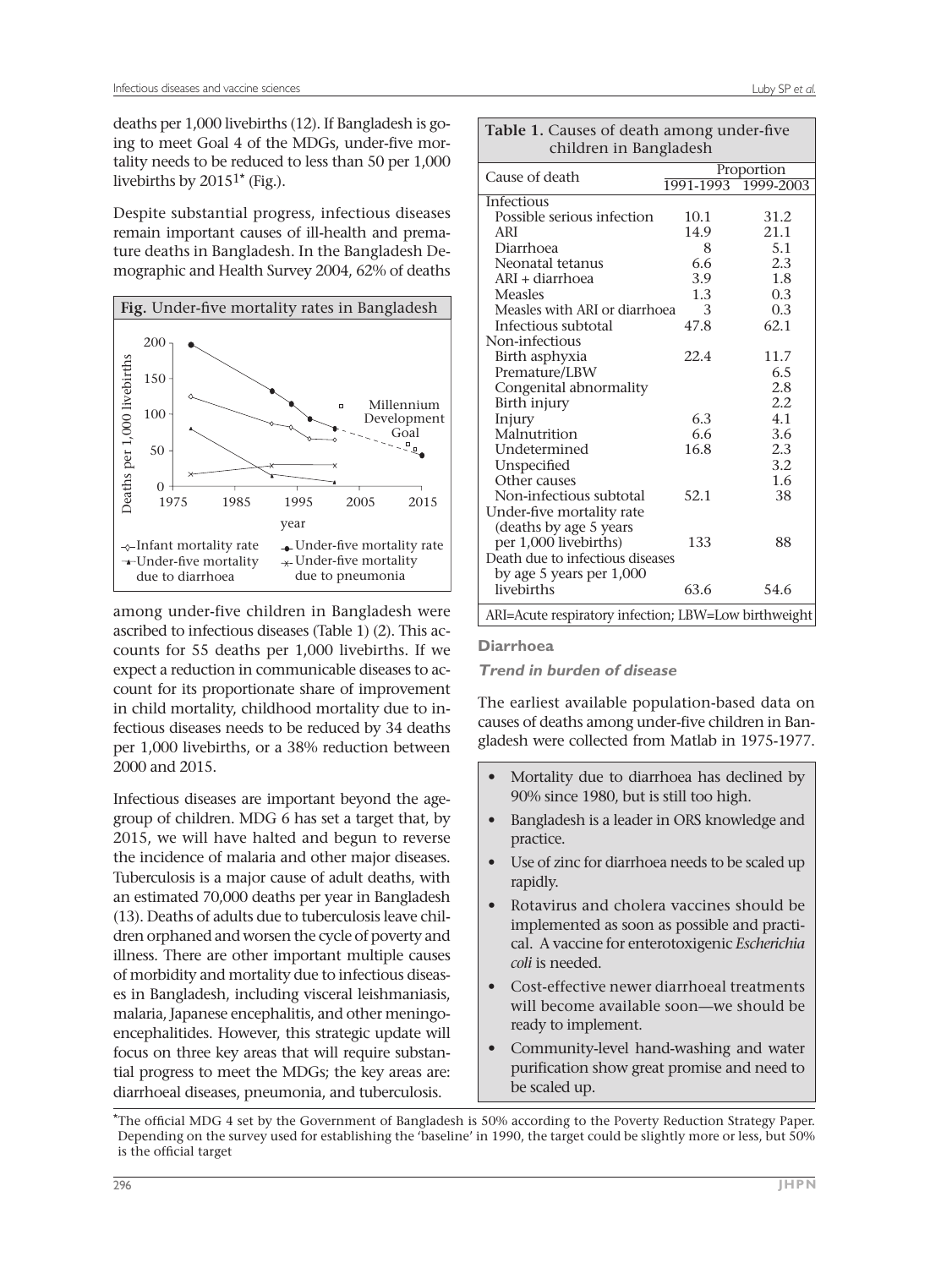The diarrhoea-specific under-five mortality rate was 80 deaths per 1,000 children (46.6 due to watery diarrhoea and 33.4 due to dysentery) (3). Since methods for verbal autopsy have changed, we compared the current estimates by adjusting to make these similar to the previous estimates. Our adjustments for the current data assumed that all the deaths attributed to diarrhoea were, in fact, due to diarrhoea, that 50% of deaths attributed to diarrhoea combined with respiratory disease were due to diarrhoea, and that one-third of deaths due to combined measles with diarrhoea or respiratory disease were due to diarrhoea. With these assumptions, using the most recently-available national verbal autopsy data (1999-2003), diarrhoea accounted for 5.4 deaths per 1,000 children (12,14). Thus, Bangladesh has experienced a >90% reduction in the incidence of deaths due to childhood diarrhoea over the last 25 years.

This remarkable progress is likely due to a combination of factors, including improvements in nutrition, improved microbiological quality of drinking-water, following the substitution of surface-water sources for shallow tubewells, reductions in case-fatality ratio from the widespread use of oral rehydration solution (ORS), and wide-scale use of measles vaccine and vitamin A in primary healthcare programmes.

Nevertheless, 5.4 deaths per 1,000 births remain a substantial cause of childhood deaths in Bangladesh. Treatment of diarrhoeal disease consumes substantial resources, and the demand for ORS exceeds 200 million sachets annually. The increased prevalence of antimicrobial resistance, especially to *Shigella* species (15) and to *Vibrio cholerae* (16), threatens to complicate treatment and risks, increasing case-fatality ratios of patients who present for treatment.

# **Key issues contributing to burden of diarrhoeal disease**

Several factors contribute to the ongoing severity of diarrhoeal disease in Bangladesh. First, the living environment, including foodstuffs and sources of drinking-water, is heavily contaminated with human enteric pathogens. The underlying forces that drive this contamination include poverty in the country and the high density of population. Bangladesh has the highest density of population compared to any country in the world that is not a small city state (17). Population growth and loss of land mass from global warming and elevated sea levels are expected to further markedly increase this density (see the paper on Population in this

volume for additional discussion on the effects of global warming on Bangladesh).

Second, although there has been some improvement in the nutritional status of Bangladeshi children, malnutrition remains widespread, with 43% of children aged less than five years being stunted, that is below 2 standard deviations from the mean of the reference population, and 17% are severely stunted (18). Malnutrition increases the risk of diarrhoea and the risk of mortality from diarrhoeal disease (19-21).

A third factor that contributes importantly to the burden of diarrhoeal disease in Bangladesh is that the country provides a large natural ecological niche for *V. cholerae* and enterotoxigenic *E. coli*  (ETEC)*.* Most vibrios are non-pathogenic, but some toxin-producing *V. cholerae* cause severe human disease. At the ICDDR,B hospital, *V. cholerae* causes 20-30% of cases of severe diarrhoeal disease each year (22). Since *V. cholerae* is endemic only in a few geographies globally, it has not attracted the same attention for vaccine development and prevention that other important pathogens have. ETEC is also common and occurs throughout the developing world, but is difficult for most laboratories to diagnose; so, it commonly goes unrecognized (23,24).

A fourth factor is the universal exposure to rotavirus, a serious pathogen that is disproportionately responsible for severe diarrhoeal illness in children aged less than two years. Recent analysis suggests that at least 38% of childhood deaths from diarrhoea are due to rotavirus (25). Surveillance from two typical upazila (subdistrict) health centres found that rotavirus was responsible for 13% of all hospital admissions of under-five children (Siddique K. Unpublished data). Unlike the bacterial pathogens, the burden of rotavirus will not lessen even if water and sanitation improves; it is common in developing and industrialized countries alike.

A fifth factor contributing to the burden of diarrhoeal disease is the lack of proper treatment for many children with severe diarrhoea. Although most people do have access to treatment facilities, many families choose to seek care from village doctors who do not use methods of modern treatment. For cholera, patients may die within a few hours, and there may not be time even to reach a facility before death.

# **Opportunities for reducing diarrhoeal mortality and morbidity**

Reducing the incidence of childhood deaths from diarrhoeal disease should focus on three areas; (a)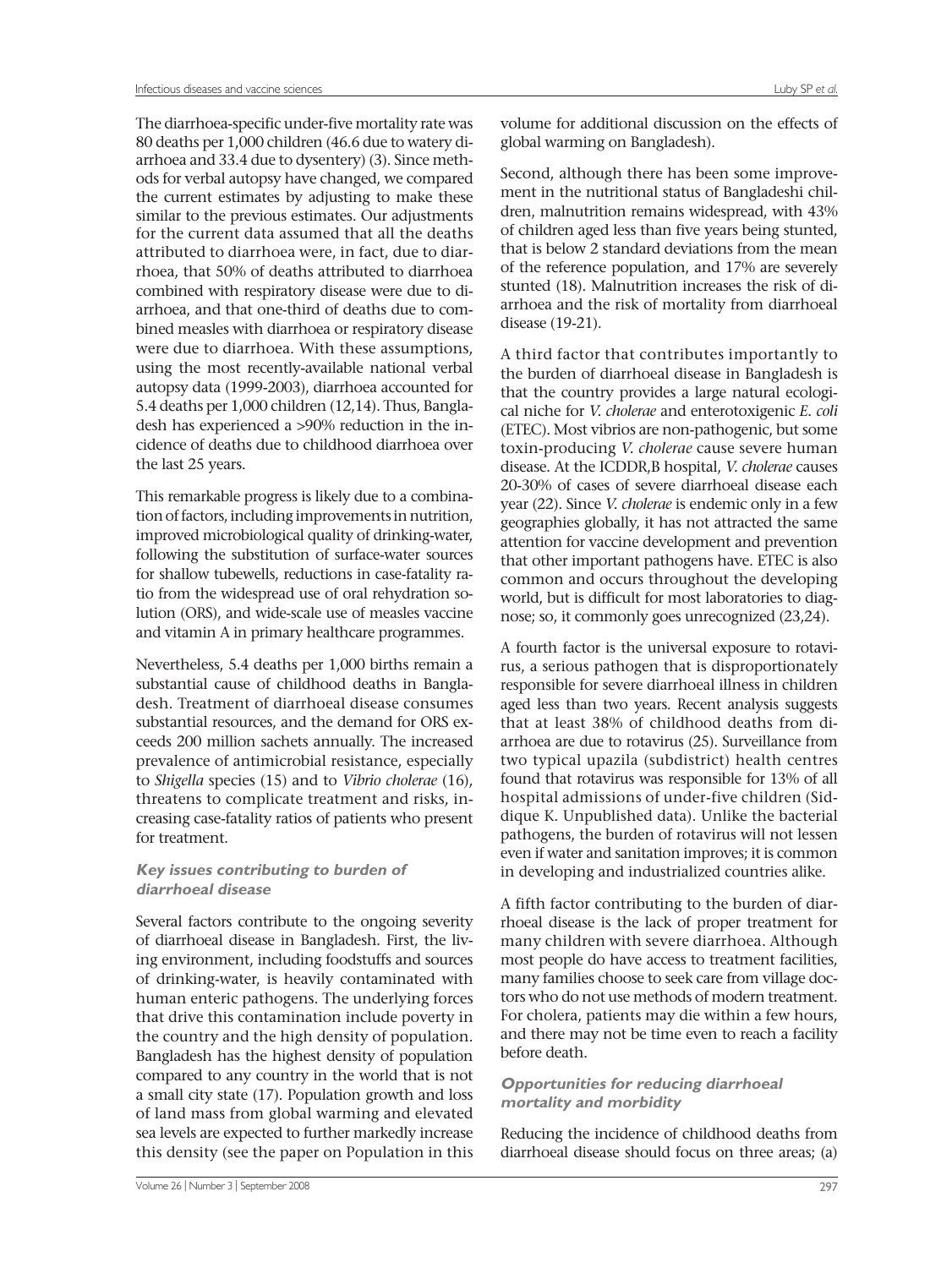enteric vaccine development and introduction, (b) improvements in environmental health and hygiene, and (c) improved case management of diarrhoea. The three most important enteric vaccines for Bangladesh are vaccines against rotavirus, *V. cholerae*, and ETEC.

Two rotavirus vaccines have been proven to be safe and effective, preventing nearly all hospitalizations for rotavirus where they were tested in industrialized or middle-income countries. The vaccines have now been approved for use in the United States, Europe, and several other countries (26,27). ICDDR,B has found that the RotaRix rotavirus vaccine (from GlaxoSmithKline) is safe and immunogenic in Bangladesh, but further evaluations of its protective efficacy are needed to assist policy-makers in its introduction. The Centre is also evaluating the RotaTeq rotavirus vaccine (from Merck). Each of these studies with rotavirus vaccines is being conducted in collaboration with the Global Alliance for Vaccines and Immunization (GAVI) through its Rotavirus Vaccine Program and the World Health Organization (WHO). Other candidate vaccines, being developed in India and elsewhere, will likely be available within a few years, and their marketing may lower the price for effective vaccination.

Two major issues need to be addressed in order for these vaccines to substantially reduce mortality due to diarrhoeal disease in Bangladesh. First, the health benefit from the vaccines needs to be evaluated. The RotaTeq and RotaRix vaccines were effective in wealthier countries, but their effectiveness in poor countries with a large proportion of malnourished children, like Bangladesh, needs to be established. Factors, such as malnutrition, malabsorption, variation of serotypes, and the presence of other enteric agents might lessen the effectiveness of these vaccines. However, the vaccines could have a pronounced public-health benefit here by improving survival and growth of children and by lessening the need for health services.

Although rotavirus vaccines are estimated to be cost-effective in economic terms, these are still considered expensive compared to other vaccines covered by EPI. Thus, in addition to determining health outcomes, which are almost certain to be very positive, evaluation of rotavirus vaccines must include studies on the costing and financing mechanisms, so that the Government of Bangladesh can make a decision regarding their use.

Another type of vaccine appropriate for Bangladesh is a vaccine for cholera. ICDDR,B has been evaluat-

ing cholera vaccines for over 40 years, starting with injectable vaccines which had been used for nearly 100 years. Testing found these injectable vaccines to be impractical for public-health programmes. More recently, the Centre has been working with vaccines given orally, and two types are being evaluated. One is a live-attenuated vaccine called Peru-15 (28), and the other one is a killed oral vaccine similar to one licensed in Europe called Dukoral. Dukoral, tested in Matlab in 1985, was found to be safe and effective (29,30), but its high cost and logistic constraints have prevented its use in Bangladesh so far. Results from both killed and live vaccines are encouraging, and both may be useful in choleraendemic areas such as Bangladesh. Although Peru-15 has the advantage that it can be used as a single dose, its storage, requires a cold-chain. Scientists at the Centre hope to evaluate this vaccine for efficacy within the next two years. With regard to the killed vaccine, the efforts now are to change the formulation to make it cheaper and easier to distribute. Although this killed vaccine will require two doses, it does not need to be kept cold, and it may even be suitable for 'over-the-counter' distribution.

ETEC also causes substantial rates of severe diarrhoeal disease (23,24). An effective vaccine would be expected to reduce mortality due to childhood diseases, but the current stage of research suggests that such a vaccine is unlikely to be available soon, although considerable effort is being invested in an ETEC vaccine (31). The Bill and Melinda Gates Foundation has recently announced that it will fund development of a vaccine for ETEC, and this funding will hopefully speed up its development.

The second intervention which is effective in reducing diarrhoeal disease relates to improving hygiene and sanitation. Although many feel that improved sanitation implies huge infrastructural costs, and in the long run, it will. In the short-term, however, much can be accomplished in the homes and villages. ICDDR,B performed much of the pioneering work on the effectiveness of intensive handwashing promotion on the reduction of diarrhoeal disease (32-34). A recent meta-analysis suggests that improved handwashing reduces the incidence of diarrhoea, on average, by 47% (35). However, approaches that have been quite successful in promoting improved handwashing on a small scale have not yet been demonstrated to be effective at a large scale.

Similarly, efforts to improve the quality of drinkingwater through point-of-use purification can mark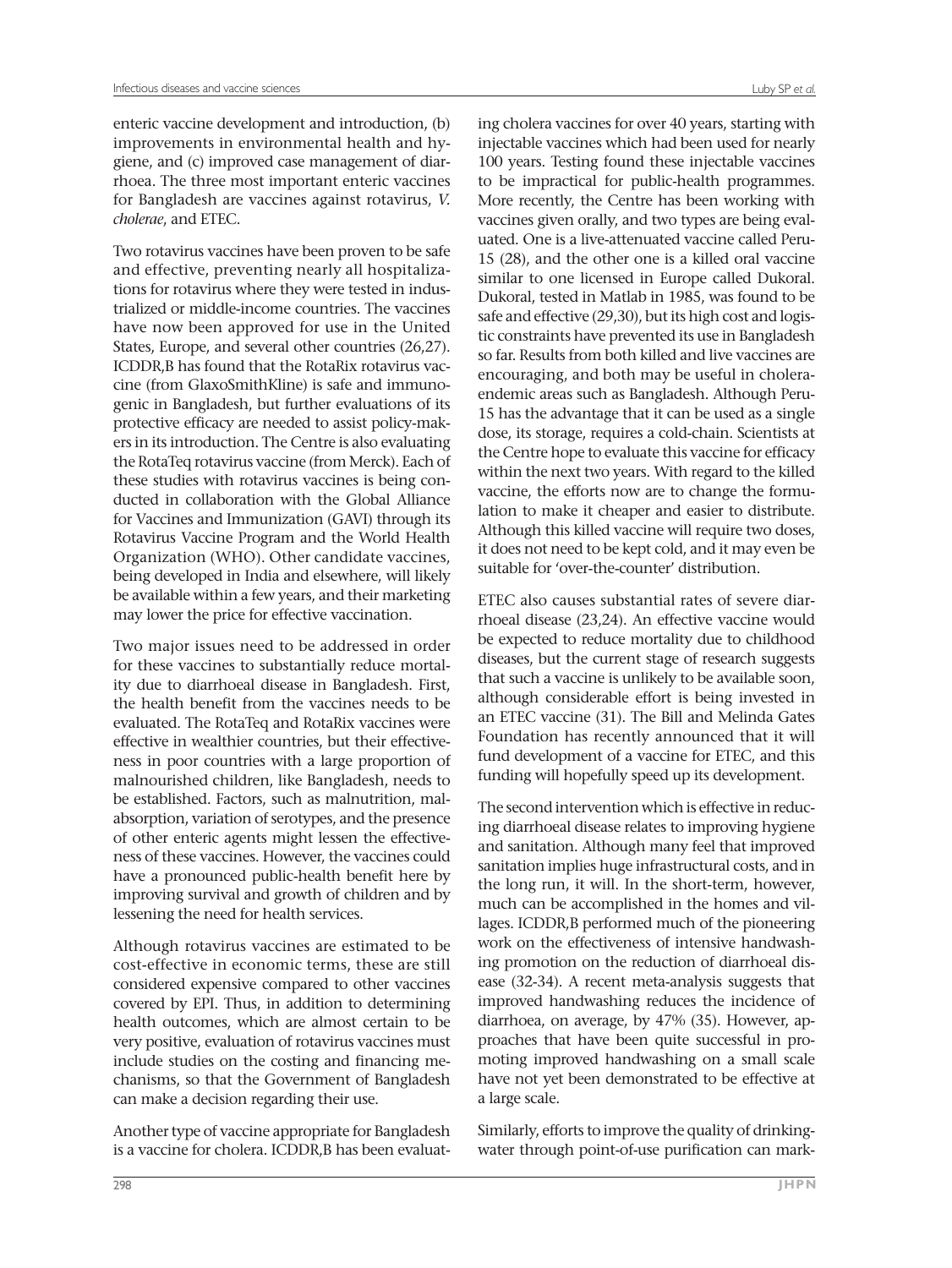edly reduce diarrhoea (36). Again, the approaches need to be demonstrated to be effective at a larger scale (37). Both poverty and the density of population in Bangladesh make effective environmental sanitation difficult. Various approaches are being used in Bangladesh; however, there has been little critical evaluation of their effectiveness in reducing diarrhoeal disease. Most important will be efforts to change community norms through explaining how to effectively reduce contaminations and how to purify and store water. Thus, efforts to creatively deliver and assess behaviour-change messages at scale will be critical.

The third intervention to reduce diarrhoeal mortality is improved case management of patients with diarrhoea. This encompasses improving strategies to increase recognition of serious diarrhoea by mothers with appropriate home-treatment, and developing and diffusing appropriate clinical management of diarrhoea, including the appropriate use of ORS and zinc throughout the country. Bangladesh benefits from a strongly-held view of the benefits of ORS, while its use has been slipping in many other countries. However, the use of unnecessary antibiotics is still common. As the use of zinc increases, it is hoped that the use of unnecessary antibiotics will decrease. In addition, newer therapies, including some based on traditional remedies, and including amylase-resistant starches (using green bananas as a readily-available source of amylase-resistant starch) appear to effectively reduce the duration of diarrhoea and prevent the development of persistent diarrhoea (38). The introduction of zinc will be critical, and the other remedies will also be useful as these are validated and products made available.

# **Pneumonia**

# **Trends in burden of disease**

Pneumonia is the leading cause of childhood deaths globally, accounting for two million deaths per year among children aged less than five years in 2000-2003 (39). In Matlab, the pneumonia-specific under-five mortality rate, during 1975-1977, was 16.8 deaths per 1,000 children (3). In the most recent data (1999-2003), pneumonia accounted for 28.6 deaths per 1,000 children.† Thus, in striking contrast to a marked reduction in diarrhoea-specific mortality among Bangladeshi children, the incidence of pneumonia-specific child mortality is largely unchanged over the last 25 years (Fig.). Respiratory disease now accounts for five times as many deaths among Bangladeshi children as diarrhoeal disease. If Bangladesh is going to meet the MDG set for under-five mortality by 2015, prevention of deaths due to pneumonia must be targeted.

Both bacteria and viruses are aetiologic agents responsible for pneumonia. The most common viruses include influenza A and B, respiratory syncytial virus (RSV), and metapneumovirus (40-42). The bacterial causes are *Streptococcus pneumoniae* and *Haemophilus influenzae* type b (Hib). Although there is not a complete understanding of the agents responsible for pneumonia in each setting (urban vs rural and age-specific rates), the picture is becoming more clear. Viruses are detected more commonly, but the bacteria tend to cause more severe disease by the time they are detected (43). However, since viral infections are so much more common (by a factor of 23 when comparing influenza and *S. pneumoniae* during our urban surveillance), viruses are, in fact, estimated to be the most common cause of severe pneumonia (44,45). Influenza virus is especially associated with severe illness and hospitalizations of young children (45-48). Additionally, evidence from both human and animal studies have shown that pneumococcal infection is more severe, even lethal, following an influenza infection, suggesting the need to better understand the possible interactions of the two types of agents (49,50).

Although paediatric pneumonia is the main issue with regard to MDG 4, pneumonia is also a major health problem for the elderly (51); however, this

- Pneumonia has overtaken diarrhoea as the number 1 infectious killer of children.
- Case management needs to improve to prevent delays within the family and by providers.
- • Zinc treatment for diarrhoea will prevent deaths from pneumonia.
- • Vaccines for *H. influenzae* and S. *pneumoniae,* and possibly influenza virus will save lives.
- The impact of the introduction of the new pneumonia vaccines needs to be monitored.

†Since the method for classifying deaths using verbal autopsies has changed over the years, we made adjustments to make the different years comparable. To do this, we assumed that all deaths attributed to respiratory infection were due to pneumonia, that 50% of deaths attributed to diarrhoea combined with respiratory disease were due to pneumonia, that one-third of deaths due to combined measles with diarrhoea or respiratory disease were due to pneumonia, and that one-third of deaths from possible serious infection were due to pneumonia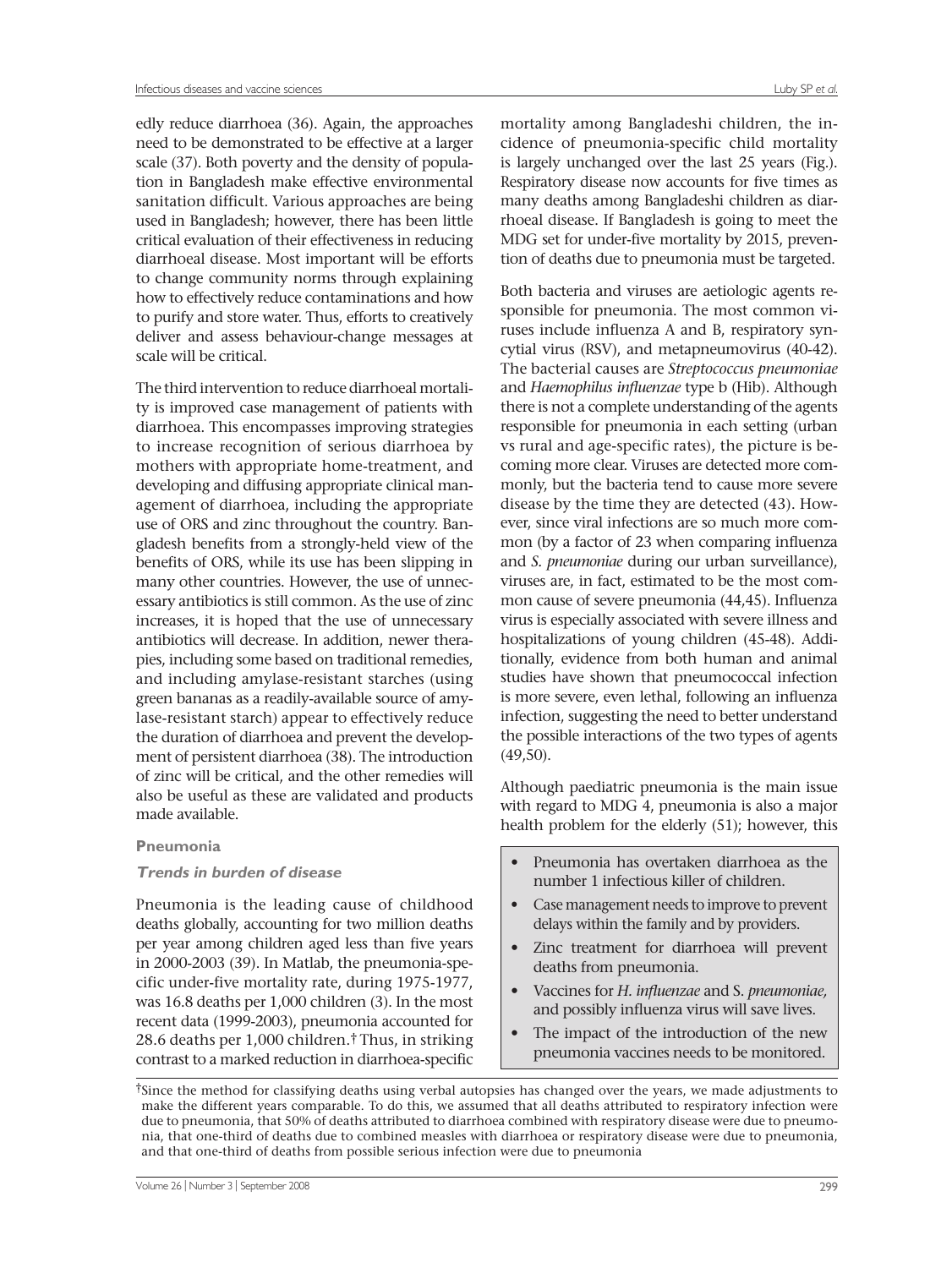has not been carefully studied in developing countries. Data from developed countries suggest that pneumonia is common, indicating that it is likely a substantial cause of disease among adults in Bangladesh as well.

# **Key issues contributing to burden of pneumonia**

Despite considerable progress in understanding the aetiologies and clinical management of individual patients with pneumonia, this understanding has not yet resulted in a reduction in pneumonia-specific child mortality. The cornerstone of the public-health response to childhood respiratory disease has been attempting to scale up clinical case management for children with signs of pneumonia. For individual patients, appropriate case management is critical, but, as illustrated by the minimal improvement in the burden of overall disease, this approach has not been effective in Bangladesh in lowering deaths due to pneumonia. Whether this limited benefit is due to lack of seeking healthcare, lack of access to treatment when needed, or due to ineffectiveness of the treatment provided is not that clear. Effective treatment is complicated by the widespread emergence of resistance to first-line antimicrobial agents (52,53), but it is also clear that parents recognize the signs of severe respiratory infection at a slow pace; so, proper treatment cannot be sought earlier in the course of the disease.

Two factors contribute to the increased prevalence of antimicrobial resistance (54,55): (a) high rates of antimicrobial exposure among young children due to pneumonia and febrile illnesses and (b) inappropriate (unnecessary) and inadequate (dosing) antimicrobial exposure. One factor that could reduce inadequate exposure and enhance compliance would be a shorter course of treatment of pneumonia, which is under consideration (56). Another that could assist in reducing multiple antibiotic exposures per illness would be to reduce treatment failure. New adjuvant therapies with zinc that have shown promise in this regard (57) and in shortening the duration of illness should be further studied.

A barrier to reducing mortality due to pneumonia is the inherent difficulty in the recognition of disease, especially in recognizing danger signs. An infant with pneumonia often does not appear seriously ill to parents until it is too late for the child to receive life-saving medical therapy. In contrast to diarrhoea, in which the symptoms and signs are obvious to parents, the signs of pneumonia may

not be recognized. When they are recognized, caregivers may not see them as abnormal, or they may delay effective treatment by changing diets first, or seeking help from a spiritual healer. These were barriers to effective treatment for diarrhoea many years ago, but knowledge regarding dehydration and the effectiveness of ORS is now nearly universal in Bangladesh. Similar knowledge regarding respiratory infections is needed so that the danger signs can be recognized earlier and care sought.

## **Opportunities for major impact on mortality due to pneumonia**

Mortality due to pneumonia can be reduced substantially if new vaccines and improved case-management strategies could be employed. The potentially vaccine-preventable illnesses include those due to *H. influenzae*, *S. pneumoniae*, and influenza. Additionally, mortality due to pneumonia can be reduced substantially by using zinc properly. The vaccine for *H. influenzae* is the protein-conjugate Hib (58,59) and, for *S. pneumoniae*, is a similar conjugate pneumococcal vaccine (60,61). A Hib vaccine-probe study in Bangladesh demonstrated that the Hib vaccine reduced the incidence of pneumonia by 30% and meningitis by 50% (62). Another trial of the Hib conjugate vaccine in the Gambia reduced severe pneumonia by 21% (63). A conjugate pneumococcal vaccine reduced the incidence of pneumonia by 37% and reduced documented pneumococcal infections (all serotypes) by 50%. Overall mortality was reduced by 16% in the Gambian study. The conjugate pneumococcal vaccine has not been evaluated in settings where pneumonia is a major cause of child mortality in Asia; however, the ICDDR,B study area in Dhaka is making preparations for this kind of study.

Regular administration of zinc provides an aetiology-independent intervention to prevent severe pneumonia, and two different strategies have both shown effectiveness. In one ICDDR,B study, a daily dose of zinc was prescribed for 14 days for each episode of diarrhoea. Since many children have repeated bouts of diarrhoea, many children in the intervention villages received several courses of zinc. Follow-up of these children in the intervention villages, along with a similar group in the control villages, revealed that rates of future episodes of pneumonia were reduced, and importantly, the overall rate of mortality was reduced by about 50% (64). A second ICDDR,B study in urban Dhaka administered a weekly dose of zinc in a double-blind, placebo-controlled, individually-randomized trial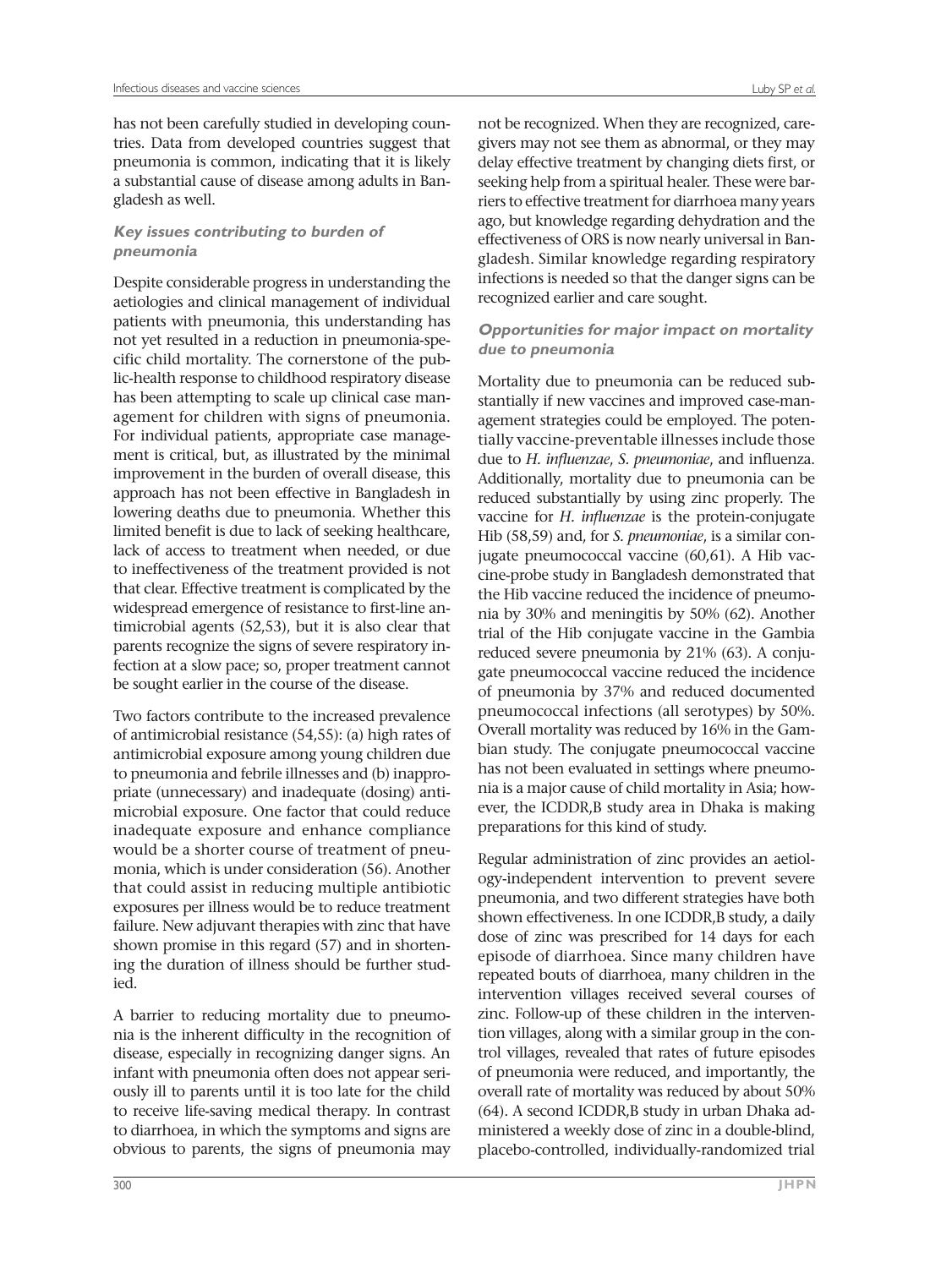to determine if this would reduce rates of diarrhoea and pneumonia. This strategy resulted in a remarkable >80% reduction in overall mortality (65). The reduction in deaths was explained by a reduction in pneumonia. Since zinc gives aetiology-independent protection, one does not have to adjust for species or serotypes of the pathogen; however, the strategy for administration of zinc needs to be consistent. While vaccines can be given in two or three doses, providing prolonged protection, the zinc therapy needs repeated dosing and consistent application. We believe that this is possible with adequate marketing and education (66,67).

These new strategies—the new conjugate vaccines and zinc—hold substantial promise to prevent mortality due to pneumonia, but these have not yet been scaled up. ICDDR,B is involved in scaling up zinc therapy for diarrhoea, and we will continue to follow its impact on prevention of severe pneumonia. We anticipate that the Hib vaccine will soon be introduced in Bangladesh, and the Centre has received funding to monitor the vaccines impact. The pneumococcal vaccine is also available at below market prices, and we look to its introduction in Bangladesh. The Centre is well-placed to assess the impact of the introduction of conjugate pneumococcal vaccine and to participate in the evaluation of future pneumococcal vaccines that would protect even more children than the currently-available vaccines.

Improvements in case management are also possible both from the standpoint of improving quality of treatment and making this treatment available to children who need it. Since most children who die of pneumonia do not receive standard care, they die at home or are brought to treatment facilities too late. Why is this happening? Formative research is needed to understand perceptions of respiratory illness and to help understand how to communicate danger signs of pneumonia. Since the symptoms may not be so obvious, or may be perceived to have other causes, clear health messages need to be developed which will allow parents to recognize pneumonia, to help them decide to seek care from an adequately-trained health provider, and then to take action to avail of this care. Our community-based studies found that most children with pneumonia, who are referred to the hospital or clinic by the health worker, do not actually visit them. Reasons for this behaviour must be understood to address the constraints to accessing proper treatment.

Considering the huge number of children with pneumonia, sufficient facilities are not available for treating them if all who were supposed to be hospitalized actually visited. Thus, alternative treatment strategies are needed to handle the case load. ICDDR,B has been evaluating a day-care model for patients with severe pneumonia who are refused admission in the hospital for lack of space (ICDDR,B. Unpublished data). The information to date suggests that this method is as effective as hospital care. Rarely, the condition of a patient will deteriorate, requiring admission, but more than 98% are successfully treated in the day-care facility. Although formal costing is needed, treatment in such a facility is likely to be much more cost-effective and acceptable when compared with a hospital.

## **Moving forward**

With the availability of new vaccines, the strategies with zinc, and more intensive treatment programmes, it should be possible to significantly reduce pneumonia by at least 50% in a short period. Among the interventions listed, scaling up zinc is currently feasible and is in the process of implementation. The routine use of Hib vaccine will soon commence in Bangladesh, and the success of this intervention needs to be closely monitored. During the introduction phase, we anticipate that GAVI funding will pay for the costs, but impact data are needed to justify subsequent continued national expenditure. We look for the pneumococcal vaccine to be introduced with GAVI support within 12-24 months after the introduction of Hib vaccine, and again careful assessment of impact will be crucial to support continued vaccination.

Influenza vaccine is not generally being considered for use among children in a developing country, but our data suggest that this may be a powerful intervention if it could be introduced. Since influenza**-**associated infections likely predispose to bacterial infections, it is possible that an influenza vaccine may provide broader-spectrum protection than simply against influenza. Results of preliminary studies in which the influenza vaccine was given to pregnant women suggested that children born to these mothers had fewer respiratory infections during the first six months, perhaps by virtue of placental or breastmilk antibodies from the mother (ICDDR,B. Unpublished data).

# **Tuberculosis**

The WHO has declared tuberculosis as a global health emergency; the first infectious disease to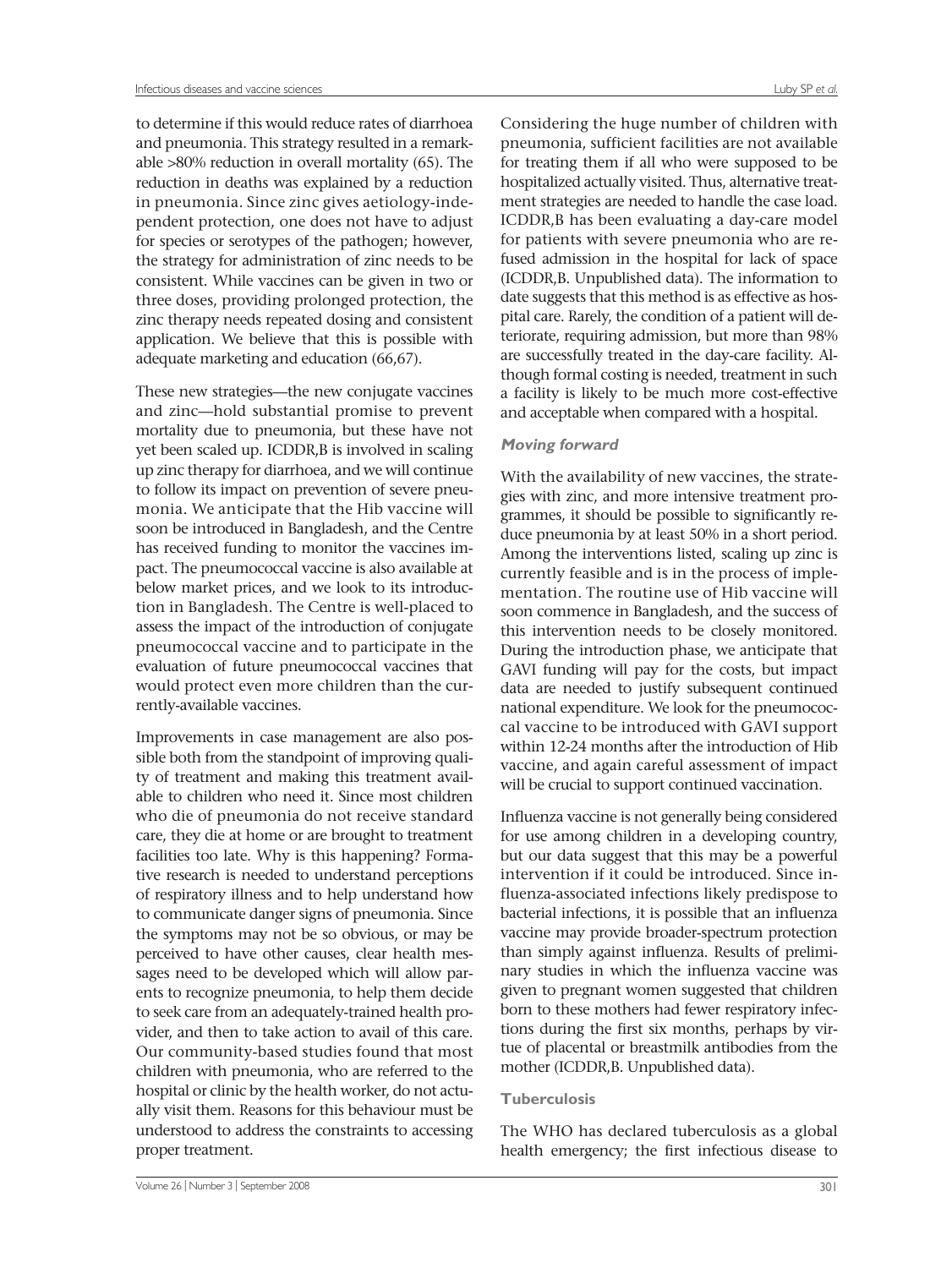- Bangladesh's burden of disease from tuberculosis ranks number 6 in the world.
- The DOTS programme with government and non-government partners provides services.
- • Excellent support from WHO and GFATM for tuberculosis is available.
- Need for basic data on the prevalence, incidence, and risk factors to better plan control strategy.
- Need to include private providers as partners in the overall control strategy.
- • Need for active case finding to increase proportion of cases detected.
- Paediatric tuberculosis is generally not being diagnosed or treated.

be designated as such (68). Tuberculosis remains a leading cause of morbidity and mortality in developing countries, including Bangladesh. About 7% of all deaths in developing countries are attributed to tuberculosis, and it is the most common cause of death from a single source of infection among adults (69). In a recent analysis of the global burden of tuberculosis, Bangladesh ranked the sixth highest among 212 countries in 2004 (13) having 300,000 new cases and around 70,000 deaths annually. However, there are limited systematically-collected epidemiologic data from Bangladesh. While directly-observed treatment, short-course (DOTS) is provided by the Government, often with assistance from NGOs, effective control of the burden of disease is hampered by the fact that only 46% of cases are detected (70). The previous tuberculosisprevalence survey conducted by the National Tuberculosis Control Programme during 1987-1988 estimated a prevalence of sputum-positive tuberculosis of 870/100,000 in the population of ≥15 years old. It was higher among men (1,008/100,000) than among women (600/100,000) and higher in urban areas (1,610/100,000) than in rural areas (800/100,000) (72). A recently-completed population-based surveillance in the Matlab field area of ICDDR,B found a much lower prevalence of tuberculosis, i.e. 95/100,000 among persons aged ≥15 years (76). The estimate for incidence from the WHO documents which showed an annual incidence of tuberculosis in Bangladesh was estimated to be 229 per 100,000 (13).

Tuberculosis occurs more frequently among lowincome populations living in over-crowded, poor neighbourhoods, and people with little schooling

(77). The available data on the impact of tuberculosis-control measures on the prevalence of the disease in Bangladesh is limited (78). With the impending threat of the human immunodeficiency virus (HIV) epidemic reaching Bangladesh (79), there is a risk for a substantial increase in the incidence of tuberculosis.

The prevalence of sputum-smear-positive tuberculosis estimated by various studies is shown in Table 2. The wide variations in the prevalence of tuberculosis are likely due to differences in survey methods, population, and age-groups studied and time periods.

There is a marked gender difference in tuberculosis, with men being much more commonly affected than women. Globally, the ratio of female-to-male tuberculosis cases notified is 0.47-0.67 (81). In 2004, countries reported 1.4 million smear-positive cases in men, but only 775,000 in women (82). The male predominance for AFB-positive sputum in Bangladesh is particularly pronounced (Table 3). Although men may be able to produce adequate sputum specimens more readily than women, and they may also be able to access treatment facilities more easily, there does appear to be a real difference

| Table 2. Prevalence of sputum-positive tubercu-<br>losis estimates in different surveys |                                                                 |                                           |  |  |
|-----------------------------------------------------------------------------------------|-----------------------------------------------------------------|-------------------------------------------|--|--|
| Period                                                                                  | Organization                                                    | Prevalence<br>estimates* and<br>reference |  |  |
| 1964-1966                                                                               | Directorate Gen-<br>eral of Health<br>Services, Bangla-<br>desh | 318 (71)                                  |  |  |
| 1987-1988                                                                               | Directorate Gen-<br>eral of Health<br>Services, Bangla-<br>desh | 870 (72)                                  |  |  |
| 1995                                                                                    | <b>BRAC</b>                                                     | 70-150 (73)                               |  |  |
| 2001                                                                                    | Damien Founda-<br>tion                                          | 24 (74)                                   |  |  |
| 2001                                                                                    | ICDDR,B                                                         | $95***$ (75)                              |  |  |

\*The estimate is per 100,000 people of ≥15 years of age, except for Damien Foundation where the corresponding age of people was ≥12 years; \*\*Tuberculosis cases receiving treatment but not having a cough of >3 weeks at the time of the survey were not included. Therefore, some prevalent cases might have been missed. If these cases were included, the prevalence would be 111/100,000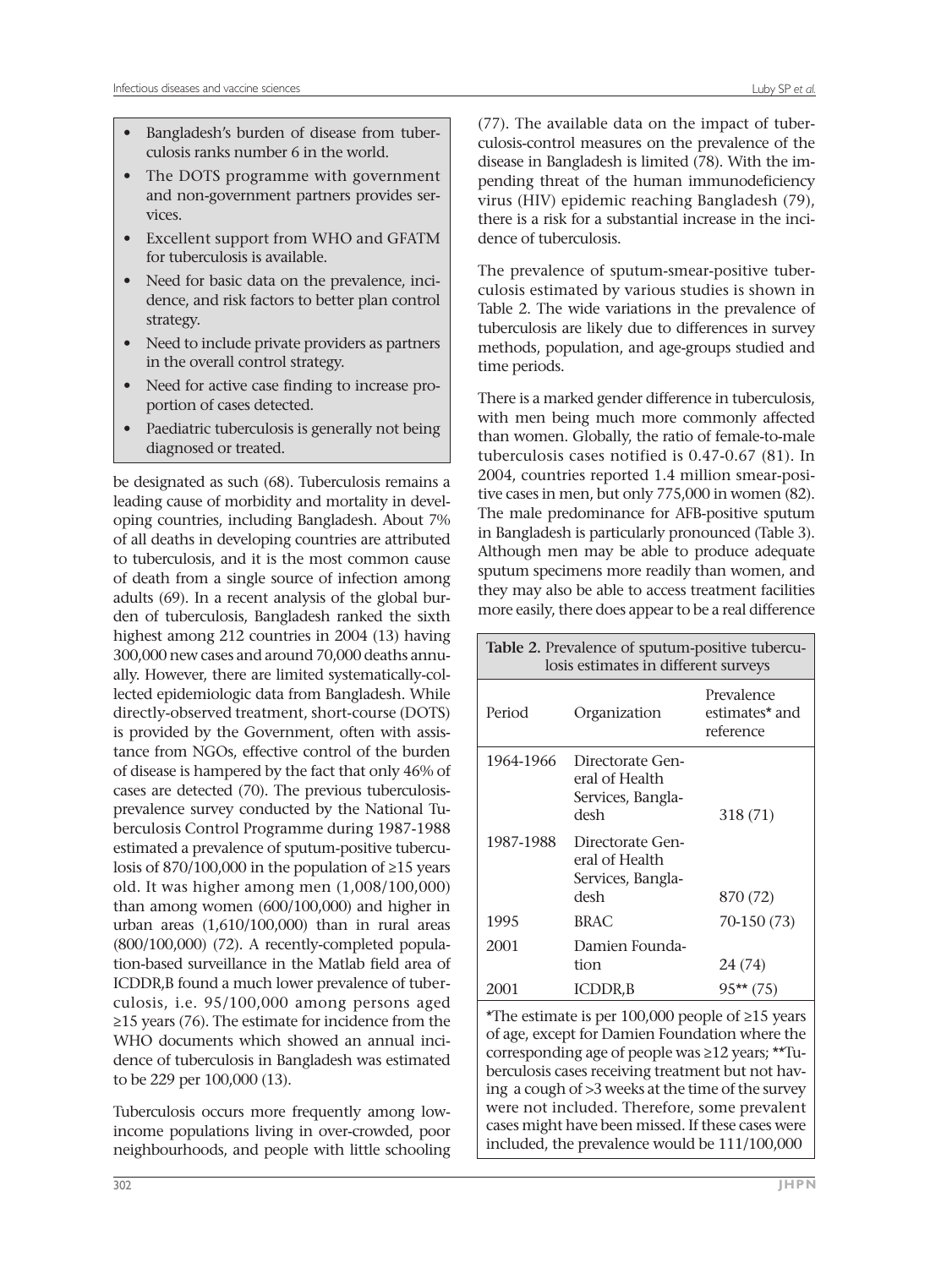| Table 3. Female-male ratio of sputum smear-<br>positive cases in different studies<br>conducted in Bangladesh |                  |                                                                      |  |  |
|---------------------------------------------------------------------------------------------------------------|------------------|----------------------------------------------------------------------|--|--|
| Study                                                                                                         | Year of<br>study | Sputum AFB-pos-<br>itive female/male<br>ratio and refer-<br>ence no. |  |  |
| <b>BRAC</b>                                                                                                   | 1992-1994        | 0.39(73)                                                             |  |  |
| <b>NTP</b>                                                                                                    | 1997             | 0.35(80)                                                             |  |  |
| Damien<br>Foundation                                                                                          | 2001             | 0.33(74)                                                             |  |  |
| ICDDR, B                                                                                                      | 2001             | 0.24(75)                                                             |  |  |
| AFB=Acid-fast bacilli                                                                                         |                  |                                                                      |  |  |

in rates of the infection that is not understood. A relationship with other environmental hazards, e.g tobacco, has been established as one potential predisposing factor that might partially or largely explain the gender difference (83).

Tuberculosis affects both adults and children, but its diagnosis is particularly difficult in children in whom the signs and symptoms seem to be nonspecific. This makes the assessment of the magnitude of childhood tuberculosis uncertain. An estimated 88 million cases of tuberculosis occurred in the past decade globally; of them, 15 million were children, and five million of them died (84). Data on tuberculosis among children in Bangladesh are limited. Of the total number of newly-detected sputum-smear-positive cases reported in 2000, children aged less than 14 years constituted only 2%. This is a gross under-estimate because young children cannot effectively produce sputum, and sometimes their infection is extrapulmonary. A recent review of the National Tuberculosis Control Programme of Bangladesh has, therefore, recommended research on childhood tuberculosis—its diagnosis and association with malnutrition—as a priority (85).

Children acquire tuberculosis from droplet infection with *Mycobacterium tuberculosis* spread from aerosol formation of sputum expectorated by adults with pulmonary tuberculosis. A smear-positive (presence of acid-fast bacilli, *M. tuberculosis*, in the sputum as detected by microscopy) pulmonary tuberculosis patient may infect 50-70% of children aged four years or less. However, following infection, not all children develop the disease, characterized by clinical or radiological abnormalities. Approximately 10-30% of the infected children develop the disease in the 3-12 months following infection (86). The risk of the disease is increased by

factors, including younger age of the child, malnutrition, second-hand smoke or indoor air pollution, or any condition that compromises immune function, i.e. measles.

**Key issues contributing to burden of tuberculosis Inaccurate assessment** 

As noted above, assessments of the prevalence of tuberculosis vary widely in Bangladesh. Without a sound assessment of its burden, it is difficult to assign appropriate priority to the problem and to assess the effectiveness of interventions. For example, case detection for tuberculosis is calculated dividing the number of persons who are treated in the National Tuberculosis Control Programme by the estimated prevalence of smear-positive tuberculosis in the country. Detection of cases has increased from 29.2% in 1993 to 46% in 2004 (70). Clearly, more cases are being detected, although detection remains below the target of 70%. However, the uncertainty of the underlying estimate of tuberculosis means that the case-detection rate could be at the programme target or very far below. The absence of data undercuts sound allocation of resources within the National Tuberculosis Control programme. A nationwide tuberculosis-prevalence survey is being undertaken by WHO and ICDDR,B which will provide better estimates of the burden of the disease and from the basis for strengthening tuberculosiscontrol strategies in the country.

The prevalence of tuberculosis is not the only key epidemiologic data that are lacking, we also do not understand the pattern of transmission in Bangladesh. For example, we do not understand why males have so much more tuberculosis than females or the settings where tuberculosis is most efficiently transmitted. Innovative efforts to reduce tuberculosis require better understanding of its epidemiology. The male predominance suggests certain risk factors or transmission mechanisms that, if understood, could provide intervention strategies. The rapid urbanization with its increasing crowding will also be critical to understanding the patterns of tuberculosis spread.

#### **Emerging drug resistance**

The majority of patients who are enrolled in the National Tuberculosis Control Programme have a good clinical outcome. Of patients identified in 2003, 83% were cured, 5% died, 5% defaulted, and 1% failed therapy.\$ The few studies that have been

\$A patient is considered to have failed if the signs and symptoms persist and if the sputum smear continues to be positive for five months or later after starting treatment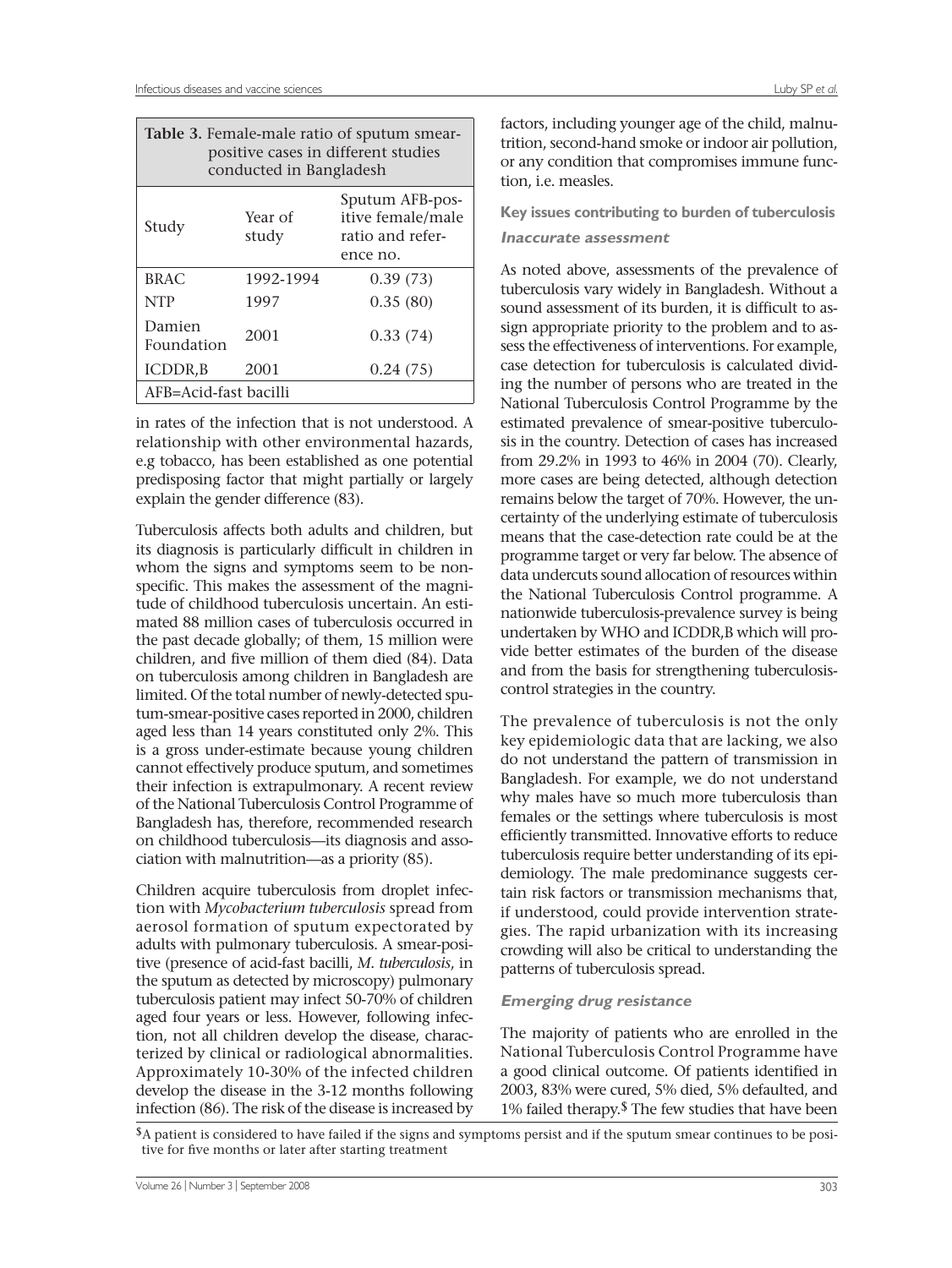| Table 4. Drug-resistance patterns of Mycobacte-<br>rial tuberculosis in different studies con-<br>ducted in Bangladesh                |                                    |                                                                 |  |  |
|---------------------------------------------------------------------------------------------------------------------------------------|------------------------------------|-----------------------------------------------------------------|--|--|
| Study                                                                                                                                 | Resistance to<br>any drug<br>(9/0) | Rates $(\%)$ of<br>multiple drug<br>resistance and<br>reference |  |  |
| <b>BSMMU</b>                                                                                                                          | 29.7                               | 4.9 (87)                                                        |  |  |
| Damien<br>Foundation                                                                                                                  | 18.6                               | 2(88)                                                           |  |  |
| ICDDR, B                                                                                                                              | 48.4                               | 5.5 (76)                                                        |  |  |
| BSMMU=Bangabandhu Sheikh Mujib<br>Medical University; ICDDR, B=International<br>Centre for Diarrhoeal Disease Research,<br>Bangladesh |                                    |                                                                 |  |  |

conducted in Bangladesh have identified relatively low levels of drug-resistant *M. tuberculosis*. The prevalence of resistance of *M. tuberculosis* to any anti-tuberculosis drug has ranged from 18.6% to 48.4%. Multidrug-resistant tuberculosis (MDR-TB) defined as resistance to both isoniazid and rifampicin ranged from 2.0% to 5.5% (Table 4) (76). In addition, recent molecular typing of *M. tuberculosis* strains has identified Beijing family isolates (89). These isolates are highly drug-resistant and appear to represent more recent transmission within Dhaka. MDR-TB is associated with a death rate of 50-80% and often with a short disease span (4-16 weeks) from diagnosis to death. Treatment of these cases is also much more expensive—estimated to be from US\$ 800 to \$10,000 in a developing country. With an estimated 10,000 MDR-TB cases in Bangladesh, this will be a substantial burden to control.

# **Difficulties in identifying cases**

From a programmatic sense, the detection of tuberculosis cases is difficult. Persons should be screened if they have a persistent cough for more than three weeks, and a sputum sample should be tested under a microscope using acid-fast staining methods.\*\* Although this system should be detecting especially those patients who are most likely to transmit the infection, there are several constraints which limit its success as a public-health strategy in Bangladesh. The first delay in case identification is the delay in the patient or family recognizing that these symptoms require investigation. The second delay is in finding a clinic or a provider which can deal with the symptoms appropriately. The third

delay is the competence of the laboratory in accurately carrying out the test. The fourth delay may occur if, after diagnosis, the patient is not enrolled in a properly-organized DOTS programme to supervise the treatment during the treatment period. If the system is working properly, it will identify persons who are most likely to transmit infection, but it also misses many persons who will go on to develop more severe disease and continue to transmit their infection to others.

# **Tuberculosis in children**

The DOTS strategy should reduce the burden of the disease in adults, but it does not target children. As a result, there is a lack of consistent programmatic strategy for children, and childhood tuberculosis remains an under-diagnosed and neglected entity. In developing countries, most cases of childhood tuberculosis are associated with malnutrition, poverty, and ignorance. Poverty not only leads to malnutrition but also to over-crowded housing, poor ventilation, indoor air pollution, and poor hygiene habits, such as coughing and spitting sputum in the open.

The diagnosis of tuberculosis in childhood is particularly difficult because clinical manifestations of symptoms in children are usually non-specific. Unlike adults, infants and young children usually do not develop the cavitary form of pulmonary tuberculosis which is easily detected by a chest X-ray and from which *M. tuberculosis* enter the bronchi to be expectorated in the sputum. Moreover, young children cannot produce sputum. Malnutrition, which is so common in Bangladesh, not only predisposes children to tuberculosis and makes it more severe, but also further confounds the diagnosis of tuberculosis because the tuberculin skin test for tuberculosis (PPD) often gives a false-negative result in malnourished patients (90). The skin test is also less useful because of the BCG immunization that is universally given in Bangladesh. Even immunocompetent and well-nourished children with confirmed tuberculosis occasionally (10%) may have a negative skin test (91).

There are clinical scoring systems for the diagnosis of childhood tuberculosis (92), but these are little used by general practitioners who see most sick children in Bangladesh. The sensitivity and specificity of the scoring systems are difficult to assess.

<sup>\*\*</sup>Other common methods for the diagnosis of tuberculosis include a clinical diagnosis based on signs and symptoms combined with a chest X-ray. Sputum culture is possible in Bangladesh, but is not readily available. Culture methods increase sensitivity but results are not available for 4-6 weeks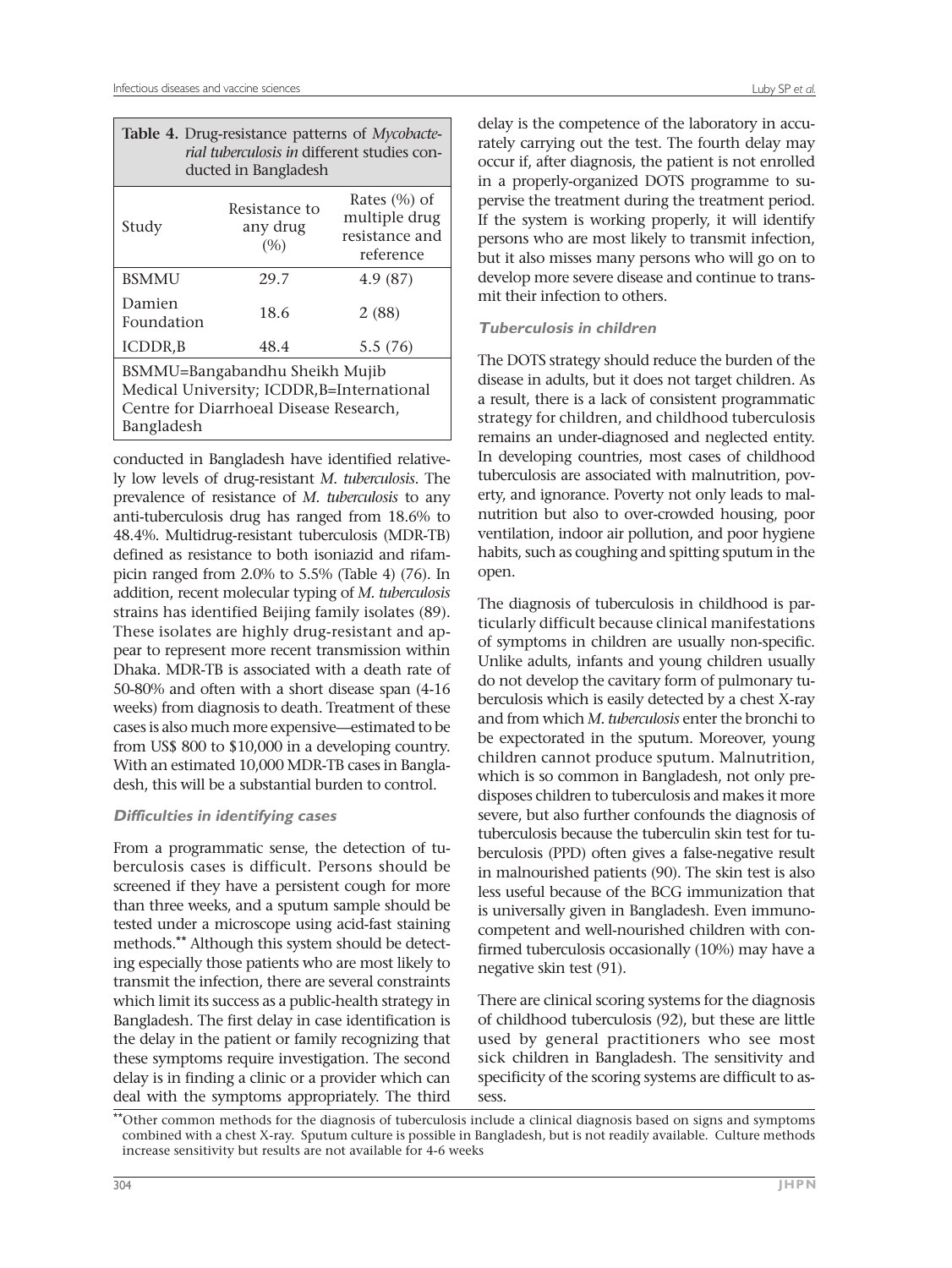#### **Role of the private sector**

More than 80% of clinical care in suspected tuberculosis cases in Bangladesh is provided by the private sector. Many general practitioners have limited knowledge of the necessary steps to diagnose and treat tuberculosis. Anti-tuberculous medications are available over-the-counter throughout Bangladesh. Patients who are misdiagnosed continue to spread the disease to their contacts, and patients who are incompletely treated are at a high risk of developing drug resistance. Unfortunately, only a few of those presenting to private care providers, including non-graduate (non-licensed) private practitioners, pharmacists, indigenous practitioners, and graduate private practitioners) were properly evaluated and referred for a DOTS facility (ICDDR,B. Unpublished data).

#### **Moving forward**

Bangladesh is at a crucial stage in the epidemic of tuberculosis. Considerable resources are becoming available through the National Tuberculosis Control Programme, and there is a good partnership with NGOs, including BRAC and the Damien Foundation and other NGOs, including the research and quality control provided through ICDDR,B. The entire effort is being assisted with the Global Fund to AIDS, Tuberculosis and Malaria. The cooperative efforts between these groups are an encouraging sign, and we hope that this will bring results that have not been seen previously. This cooperative effort will give the DOTS strategy a major boost.

Several critical research questions, if properly engaged and answered, can translate into saving of hundreds of thousands of lives.

#### **Improved assessment**

ICDDR,B is collaborating with the Government of Bangladesh and WHO to update the national estimate of the prevalence of tuberculosis. This is a first step towards improving the understanding of the tuberculosis problem in Bangladesh. The Centre's experience in population-based surveillance, its surveillance sites at locations throughout the country, its laboratories which have techniques for molecular typing, and a BSL-3 environment to safely handle specimens provide an excellent platform to study key issues in the transmission of the disease.

These studies will allow for a better understanding of the pathways of transmission, elucidating why men have so much more tuberculosis than women and developing new ways to identify people who are particularly efficient at spreading tuberculosis. It was clear from GIS data from Matlab that the prevalence of tuberculosis tended to occur in clusters, and understanding this clustering would help in case-finding in the future.

#### **Emerging drug resistance**

Monitoring drug resistance will be critical to ensure that resistant strains are not allowed to spread. Such strains are now occurring in Bangladesh, but are not yet a major problem, except in 'retreated' cases. Although the WHO provides guidelines for the treatment of resistant cases, there will be a continued need to monitor the practice of the system to insure that the guidelines are being followed. Further, laboratory testing is needed to continually update information on resistance patterns so that rationale drug treatments can be used. This information will be provided to the National Tuberculosis Control Programme and WHO.

#### **Accelerated identification of tuberculosis cases**

Although Bangladesh has been quite effective in treating cases once detected, many persons who are infected are not being detected. According to the national estimates, the case-detection rates have been improving nationally; however, there is still much room for more improvement. Identifying cases earlier in their illness will require a combination of approaches that address the 'delays' mentioned earlier. Programmes can improve communications to alert people who have persistent cough to seek a test. These patients must have ready access to the tests, and the tests performed must be reliable. Finally, once a patient with tuberculosis is identified, he/she must be able to quickly enroll in an approved DOTS programme. Each of these steps must be improved but each will require concerted efforts by more fully understanding the delays that have existed. It would seem that media communications are needed for the first and the second delay, but improved health services and qualitycontrol methods are needed for the last two. Rather than assuming that these interventions are appropriate, operations research is, however, needed to validate the causes and solutions for the delays.

One approach which is not currently employed widely in Bangladesh is contact-tracing of tuberculosis cases. In many other countries, family members and other close contacts of active cases are screened to determine if the infection had been spread to these other members. This practice is not commonly done in Bangladesh, partly because of logistic/manpower constraints and partly because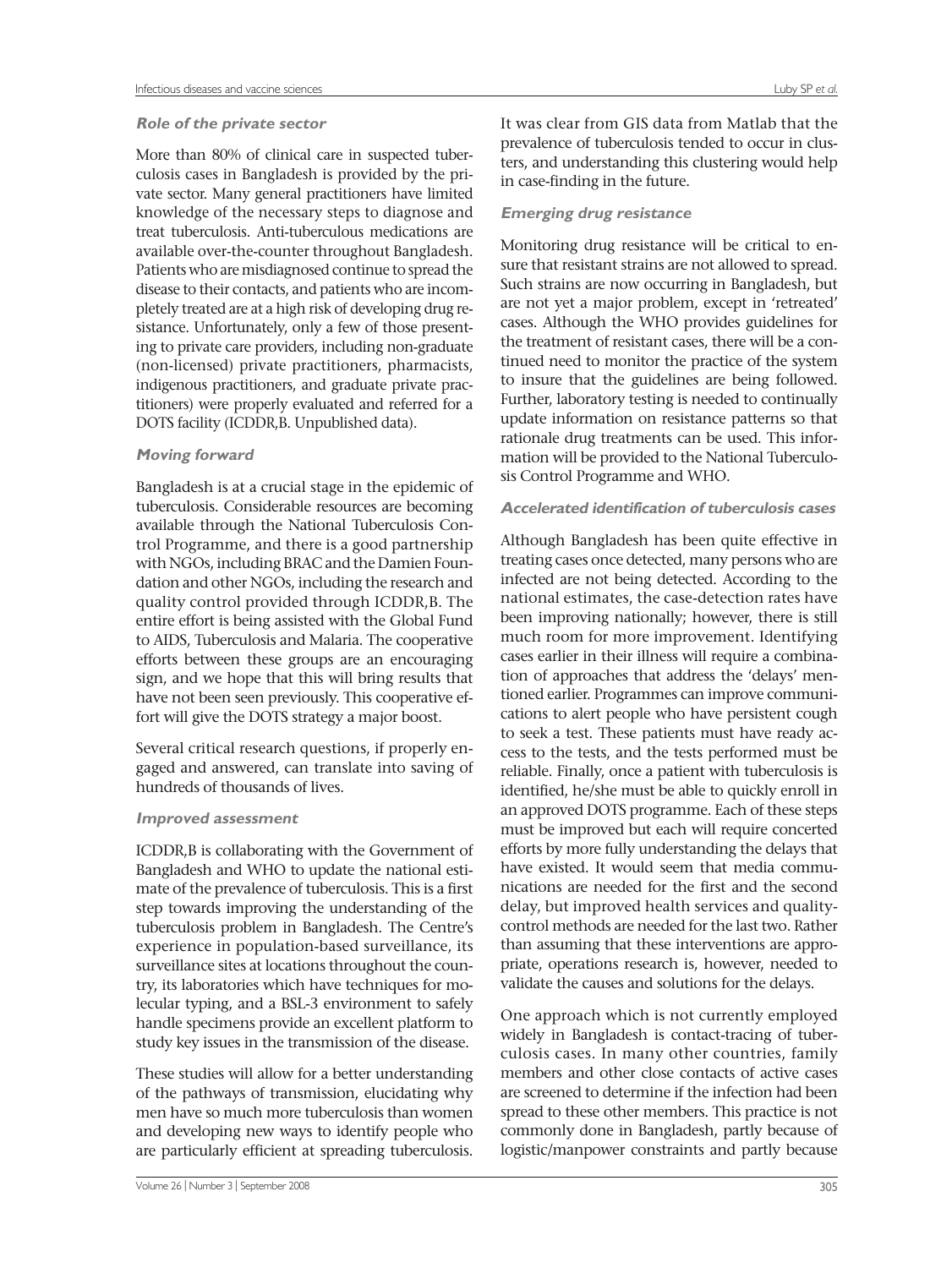of the lack of suitable screening methods. At this point, only symptomatic screening can be done, sometimes enhanced by skin testing. We know, however, that these contacts could be harbouring the infection without showing signs of the disease. Only more sophisticated tests could detect these incubating infections.

# **Improved diagnostics**

Improved diagnostic tests, especially tests that could identify patients with active disease before they begin transmitting the organism to others, could revolutionize the control of tuberculosis. Scientists at ICDDR,B have developed a new technique that uses cultures of peripheral blood mononuclear cells and detects tuberculosis-specific antibodies in lymphocyte supernatant (ALS) for the diagnosis of active pulmonary tuberculosis in adults (93). If this approach could be developed into a low-cost rapid test, it could markedly improve the clinical management of tuberculosis.

Working with FIND,\$\$ ICDDR,B is validating a rapid and practical DNA-based test to diagnose tuberculosis from sputum. This test could also speed the diagnosis.

# **Tuberculosis in children**

Diagnosis of tuberculosis in children remains an enigma. The laboratory test mentioned above could considerably simplify this effort. Pending the development of such tests, validation of the scoring system may offer the best opportunity to identify cases early (91). Indeed, reducing childhood tuberculosis may contribute importantly to meeting MDG 4.

# **Health systems research for especially vulnerable groups**

Tuberculosis is not randomly distributed, and efforts are needed to devote resources to those who are most vulnerable, including interventions to extend DOTS to hard-to-reach areas; strengthening urban DOTS; improving accessibility to DOTS by high-risk populations (in prison, factory workers, persons with HIV/AIDS, the extremely poor); and optimizing the role of private practitioners in the control of tuberculosis.

# **New vaccines**

Although new vaccines are not yet available, Bangladesh will be a logical site to test such vaccines when they do become available. For the short-run, the control programmes will, however, depend on the detection of cases, assuring that these patients receive adequate treatment through DOTS.

## **REFERENCES**

- 1. Salway SM, Nasim SM. Levels, trends and causes of mortality in children below 5 years of age in Bangladesh: findings from a national survey. *J Diarrhoeal Dis Res* 1994;12:187-93.
- 2. National Institute of Population Research and Training. Bangladesh demographic and health survey 2004. Dhaka: National Institute of Population Research and Training, 2005. 342 p.
- 3. Chen LC, Rahman M, Sarder AM. Epidemiology and causes of death among children in a rural area of Bangladesh. *Int J Epidemiol* 1980;9:25-33.
- 4. Bhatia S. Patterns and causes of neonatal and postneonatal mortality in rural Bangladesh. *Stud Fam Plann* 1989;20:136-46.
- 5. Black RE, Huber DH, Curlin GT. Reduction of neonatal tetanus by mass immunization of non-pregnant women: duration of protection provided by one or two doses of aluminium-adsorbed tetanus toxoid. *Bull World Health Organ* 1980;58:927-30.
- 6. Koenig MA, Roy NC, McElrath T, Shahidullah M, Wojtyniak B. Duration of protective immunity conferred by maternal tetanus toxoid immunization: further evidence from Matlab, Bangladesh. *Am J Public Health* 1998;88:903-7.
- 7. Clemens JD, Stanton BF, Chakraborty J, Chowdhury S, Rao MR, Ali M *et al*. Measles vaccination and childhood mortality in rural Bangladesh. *Am J Epidemiol* 1988;128:1330-9.
- 8. Koenig MA, Khan MA, Wojtyniak B, Clemens JD, Chakraborty J, Fauveau V *et al*. Impact of measles vaccination on childhood mortality in rural Bangladesh. *Bull World Health Organ* 1990;68:441-7.
- 9. Rahaman MM, Aziz KM, Patwari Y, Munshi MH. Diarrhoeal mortality in two Bangladeshi villages with and without community-based oral rehydration therapy. *Lancet* 1979;2:809-12.
- 10. West KP, Jr., Pokhrel RP, Katz J, LeClerq SC, Khatry SK, Shrestha SR *et al*. Efficacy of vitamin A in reducing preschool child mortality in Nepal. *Lancet* 1991;338:67-71.
- 11. Humphrey JH, Agoestina T, Wu L, Usman A, Nurachim M, Subardja D *et al*. Impact of neonatal vitamin A supplementation on infant morbidity and mortality. *J Pediatr* 1996;128:489-96.

<sup>\$\$</sup>FIND is a WHO-affiliated public-private partnership based in Geneva which is developing new diagnostic tests for tuberculosis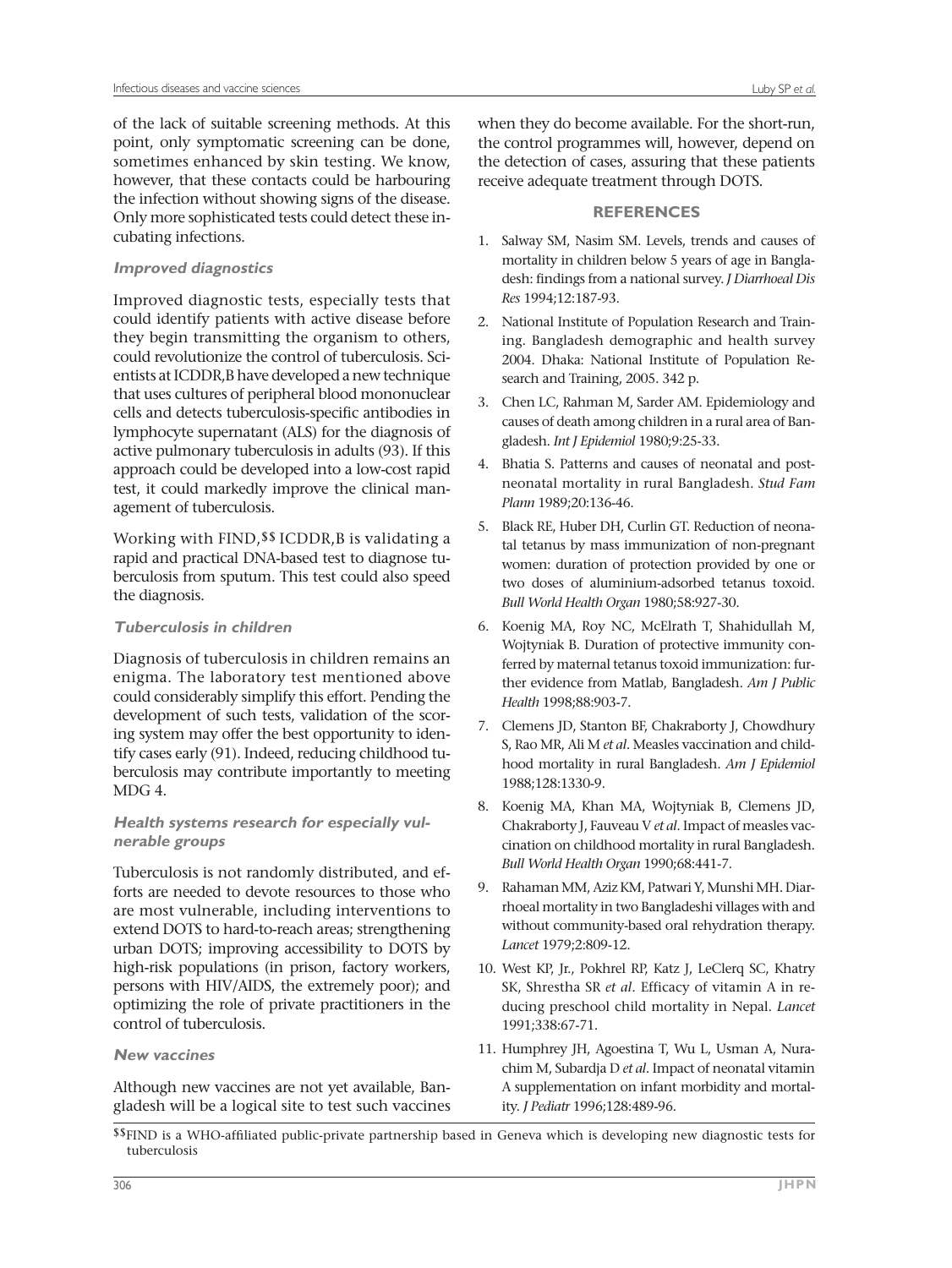- 12. Baqui AH, Sabir AA, Begum N, Arifeen SE, Mitra SN, Black RE. Causes of childhood deaths in Bangladesh: an update. *Acta Paediatr* 2001;90:682-90.
- 13. World Health Organization. Global tuberculosis control: surveillance, planning, financing. WHO report 2006. Geneva: World Health Organization, 2006:242. (WHO/HTM/TB/2006.362).
- 14. Arifeen SE, Akhter T, Chowdhury HR, Rahman KM, Chowdhury EK, Alam N *et al*. Causes of death in children under five years of age. *In*: Bangladesh Demographic and Health Survey 2004. Dhaka: National Institute of Population Research and Training, 2005:125-33.
- 15. Potential for epidemic dysentery in Bangladesh, associated with the emergence of multi-drug resistant *Shigella dysenteriae* type 1, resistant to ciprofloxacin. *Health Sci Bull* 2003;1:15-6.
- 16. Emergence of a unique, multi-drug resistant stratin of *Vibrio cholerae* 01 in Bangladesh. *Health Sci Bull* 2005;3:1-4.
- 17. World Bank. World development report 2007: development and the next generation. Washington, DC: World Bank, 2006:288-90.
- 18. Ahmed T, Roy SK, Alam N, Ahmed AMSS, Ara G, Bhuiya AU *et al*. Baseline survey 2004 of National Nutrition Programme: report. Dhaka: International Centre for Diarrhoeal Disease Research, Bangladesh, 2005. 319 p. (ICDDR,B special publication no. 124).
- 19. Luby SP, Agboatwalla M, Painter J, Altaf A, Billhimer WL, Hoekstra RM. Effect of intensive handwashing promotion on childhood diarrhea in high-risk communities in Pakistan: a randomized controlled trial. *JAMA* 2004;291:2547-54.
- 20. Yoon PW, Black RE, Moulton LH, Becker S. The effect of malnutrition on the risk of diarrheal and respiratory mortality in children < 2 y of age in Cebu, Philippines. *Am J Clin Nutr* 1997;65:1070-7.
- 21. Sachdev HP, Kumar S, Singh KK, Satyanarayana L, Puri RK. Risk factors for fatal diarrhea in hospitalized children in India. *J Pediatr Gastroenterol Nutr*  1991;12:76-81.
- 22. Trends in aetiologies for diarrhoeal diseases. *Health Sci Bull* 2002;1:12-5.
- 23. Qadri F, Khan AI, Faruque AS, Begum YA, Chowdhury F, Nair GB *et al*. Enterotoxigenic *Escherichia coli* and *Vibrio cholerae* diarrhea, Bangladesh, 2004. *Emerg Infect Dis* 2005;11:1104-7.
- 24. Qadri F, Svennerholm AM, Faruque AS, Sack RB. Enterotoxigenic *Escherichia coli* in developing countries: epidemiology, microbiology, clinical features, treatment, and prevention. *Clin Microbiol Rev* 2005;18:465-83.
- 25. Tanaka G, Faruque ASG, Luby SP, Malek MA, Glass RI, Parashar UD. Deaths from rotavirus in Bangladeshi children: estimates from hospital-based surveillance. *Pediatric Infect Dis J* 2007;26:1014-9.
- 26. Vesikari T, Matson DO, Dennehy P, Van DP, Santosham M, Rodriguez Z *et al*. Safety and efficacy of a pentavalent human-bovine (WC3) reassortant rotavirus vaccine. *N Engl J Med* 2006;354:23-33.
- 27. Ruiz-Palacios GM, Perez-Schael I, Velazquez FR, Abate H, Breuer T, Clemens SC *et al*. Safety and efficacy of an attenuated vaccine against severe rotavirus gastroenteritis. *N Engl J Med* 2006;354:11-22.
- 28. Qadri F, Chowdhury MI, Faruque SM, Salam MA, Ahmed T, Begum YA *et al*. Randomized, controlled study of the safety and immunogenicity of Peru-15, a live attenuated oral vaccine candidate for cholera, in adult volunteers in Bangladesh. *J Infect Dis* 2005;192:573-9.
- 29. Clemens JD, Sack DA, Harris JR, van LF, Chakraborty J, Ahmed F *et al*. Field trial of oral cholera vaccines in Bangladesh: results from three-year follow-up. *Lancet* 1990;335:270-3.
- 30. Ali M, Emch M, von SL, Yunus M, Sack DA, Rao M *et al.* Herd immunity conferred by killed oral cholera vaccines in Bangladesh: a reanalysis. *Lancet* 2005;366:44-9.
- 31. Qadri F, Ahmed T, Ahmed F, Begum YA, Sack DA, Svennerholm AM. Reduced doses of oral killed enterotoxigenic *Escherichia coli* plus cholera toxin B subunit vaccine is safe and immunogenic in Bangladeshi infants 6-17 months of age: dosing studies in different age groups. *Vaccine* 2006;24:1726-33.
- 32. Khan MU. Interruption of shigellosis by hand washing. *Trans R Soc Trop Med Hyg* 1982;76:164-8.
- 33. Stanton BF, Clemens JD. An educational intervention for altering water-sanitation behaviors to reduce childhood diarrhea in urban Bangladesh. II. A randomized trial to assess the impact of the intervention on hygienic behaviors and rates of diarrhea. *Am J Epidemiol* 1987;125:292-301.
- 34. Shahid NS, Greenough WB, III, Samadi AR, Huq MI, Rahman N. Hand washing with soap reduces diarrhoea and spread of bacterial pathogens in a Bangladesh village. *J Diarrhoeal Dis Res* 1996;14:85-9.
- 35. Curtis V, Cairncross S. Effect of washing hands with soap on diarrhoea risk in the community: a systematic review. *Lancet Infect Dis* 2003;3:275-81.
- 36. Clasen T, Schmidt WP, Rabie T, Roberts I, Cairncross S. Interventions to improve water quality for preventing diarrhoea: systematic review and meta-analysis. *BMJ* (Clinical research ed) 2007;334:782.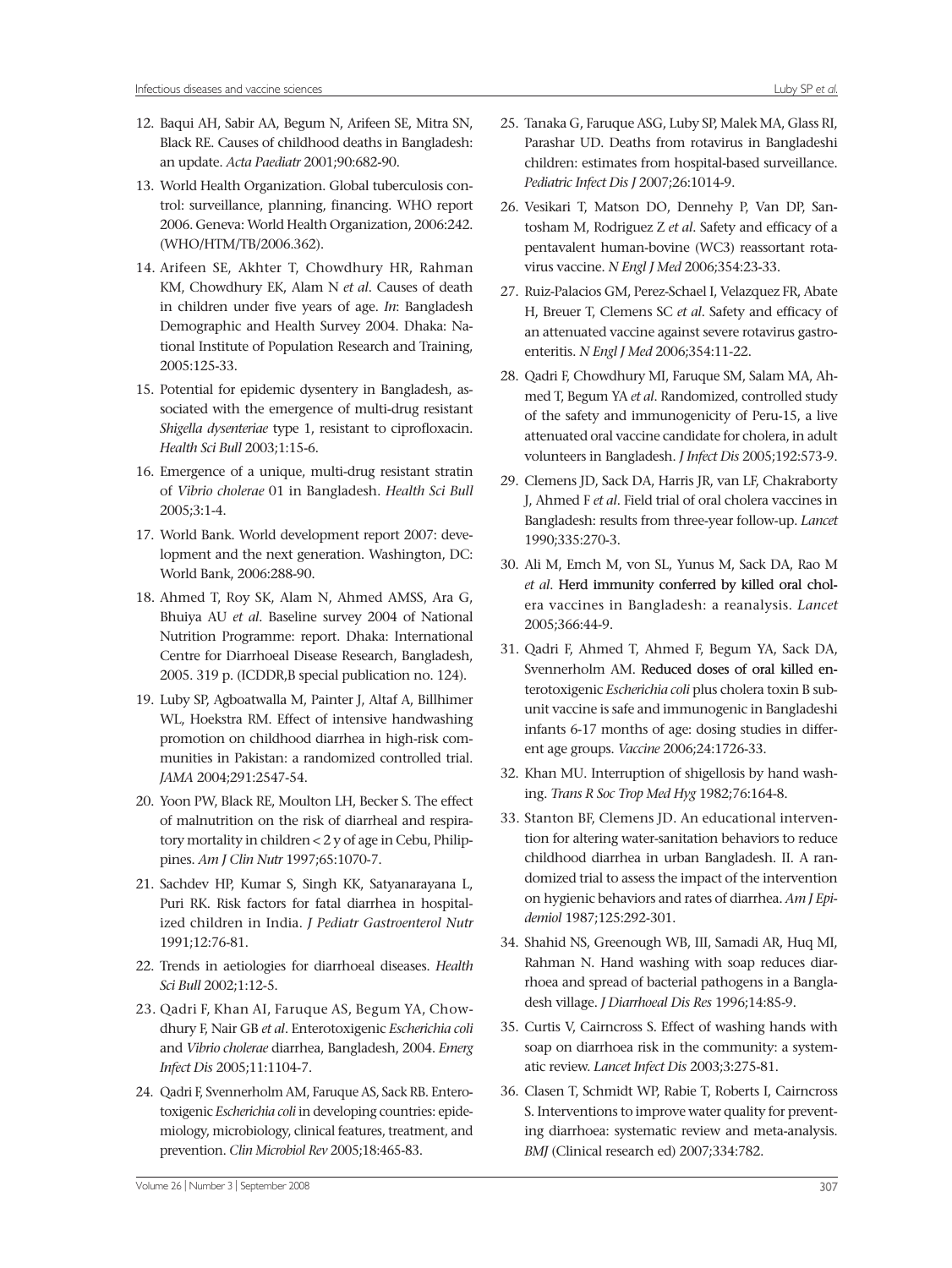- 37. Luby SP, Mendoza C, Keswick BH, Chiller T, Hoekstra RM. Difficulties in bringing point-of-use water treatment to scale in rural Guatemala. *Am J Trop Med Hyg* 2008;78:382-7.
- 38. Rabbani GH, Teka T, Saha SK, Zaman B, Majid N, Khatun M *et al*. Green banana and pectin improve small intestinal permeability and reduce fluid loss in Bangladeshi children with persistent diarrhea. *Dig Dis Sci* 2004;49:475-84.
- 39. Bryce J, Boschi-Pinto C, Shibuya K, Black RE. WHO estimates of the causes of death in children. *Lancet* 2005;365:1147-52.
- 40. Rahman M, Huq F, Sack DA, Butler T, Azad AK, Alam A *et al*. Acute lower respiratory tract infections in hospitalized patients with diarrhea in Dhaka, Bangladesh. *Rev Infect Dis* 1990;12(Suppl 8):S899-S906.
- 41. Huq F, Rahman M, Nahar N, Alam A, Haque M, Sack DA *et al*. Acute lower respiratory tract infection due to virus among hospitalized children in Dhaka, Bangladesh. *Rev Infect Dis* 1990;12(Suppl 8):S982-S7.
- 42. Nicholson KG, McNally T, Silverman M, Simons P, Stockton JD, Zambon MC. Rates of hospitalisation for influenza, respiratory syncytial virus and human metapneumovirus among infants and young children. *Vaccine* 2006;24:102-8.
- 43. Mulholland EK, Ogunlesi OO, Adegbola RA, Weber M, Sam BE, Palmer A *et al*. Etiology of serious infections in young Gambian infants. *Pediatr Infect Dis J* 1999;18(10 Suppl):S35-S41.
- 44. Forgie IM, O'Neill KP, Lloyd-Evans N, Leinonen M, Campbell H, Whittle HC *et al*. Etiology of acute lower respiratory tract infections in Gambian children: I. Acute lower respiratory tract infections in infants presenting at the hospital. *Pediatr Infect Dis J* 1991;10:33-41.
- 45. Dagan R, Hall CB. Influenza A virus infection imitating bacterial sepsis in early infancy. *Pediatr Infect Dis* 1984;3:218-21.
- 46. Izurieta HS, Thompson WW, Kramarz P, Shay DK, Davis RL, DeStefano F *et al*. Influenza and the rates of hospitalization for respiratory disease among infants and young children. *N Engl J Med* 2000;342:232-9.
- 47. McCullers JA, Facchini S, Chesney PJ, Webster RG. Influenza B virus encephalitis. *Clin Infect Dis* 1999; 28:898-900.
- 48. Neuzil KM, Mellen BG, Wright PF, Mitchel EF, Jr., Griffin MR. The effect of influenza on hospitalizations, outpatient visits, and courses of antibiotics in children. *N Engl J Med* 2000;342:225-31.
- 49. O'Brien KL, Walters MI, Sellman J, Quinlisk P, Regnery H, Schwartz B *et al*. Severe pneumococcal pneumonia in previously healthy children: the role of preceding influenza infection. *Clin Infect Dis* 2000;30:784-9.
- 50. McCullers JA, Bartmess KC. Role of neuraminidase in lethal synergism between influenza virus and *Streptococcus pneumoniae*. *J Infect Dis* 2003;187:1000-9.
- 51. Adegbola RA, Secka O, Lahai G, Lloyd-Evans N, Njie A, Usen S *et al*. Elimination of *Haemophilus influenzae* type b (Hib) disease from The Gambia after the introduction of routine immunisation with a Hib conjugate vaccine: a prospective study. *Lancet* 2005;366:144-50.
- 52. Klugman KP. Bacteriological evidence of antibiotic failure in pneumococcal lower respiratory tract infections. *Eur Respir J* 2002;36 (Suppl):3S-8S.
- 53. Mandell LA, Peterson LR, Wise R, Hooper D, Low DE, Schaad UB *et al*. The battle against emerging antibiotic resistance: should fluoroquinolones be used to treat children? *Clin Infect Dis* 2002;35:721-7.
- 54. Morita JY, Zell ER, Danila R, Farley MM, Hadler J, Harrison LH *et al*. Association between antimicrobial resistance among pneumococcal isolates and burden of invasive pneumococcal disease in the community. *Clin Infect Dis* 2002;35:420-7.
- 55. Jacobs MR. Worldwide trends in antimicrobial resistance among common respiratory tract pathogens in children. *Pediatr Infect Dis J* 2003;22(8 Suppl):S109-S19.
- 56. Pakistan Multicentre Amoxycillin Short Course Therapy (MASCOT) Pneumonia Study Group. Clinical efficacy of 3 days versus 5 days of oral amoxicillin for treatment of childhood pneumonia: a multicentre double-blind trial. *Lancet* 2002;360:835-41.
- 57. Brooks WA, Yunus M, Santosham M, Wahed MA, Nahar K, Yeasmin S *et al*. Zinc for severe pneumonia in very young children: double-blind placebo-controlled trial. *Lancet* 2004;363:1683-8.
- 58. Gessner BD, Sutanto A, Linehan M, Djelantik IG, Fletcher T, Gerudug IK *et al*. Incidences of vaccine-preventable *Haemophilus influenzae* type b pneumonia and meningitis in Indonesian children: hamlet-randomised vaccine-probe trial. *Lancet* 2005;365:43-52.
- 59. Lagos R, Levine OS, Avendano A, Horwitz I, Levine MM. The introduction of routine *Haemophilus influenzae* type b conjugate vaccine in Chile: a framework for evaluating new vaccines in newly industrializing countries. *Pediatr Infect Dis J* 1998;17(Suppl 9):S139- S48.
- 60. Cutts FT, Zaman SM, Enwere G, Jaffar S, Levine OS, Okoko JB *et al*. Efficacy of nine-valent pneumococcal conjugate vaccine against pneumonia and invasive pneumococcal disease in The Gambia: randomised, double-blind, placebo-controlled trial. *Lancet* 2005; 365:1139-46.
- 61. Klugman KP, Madhi SA, Huebner RE, Kohberger R, Mbelle N, Pierce N. A trial of a 9-valent pneumococcal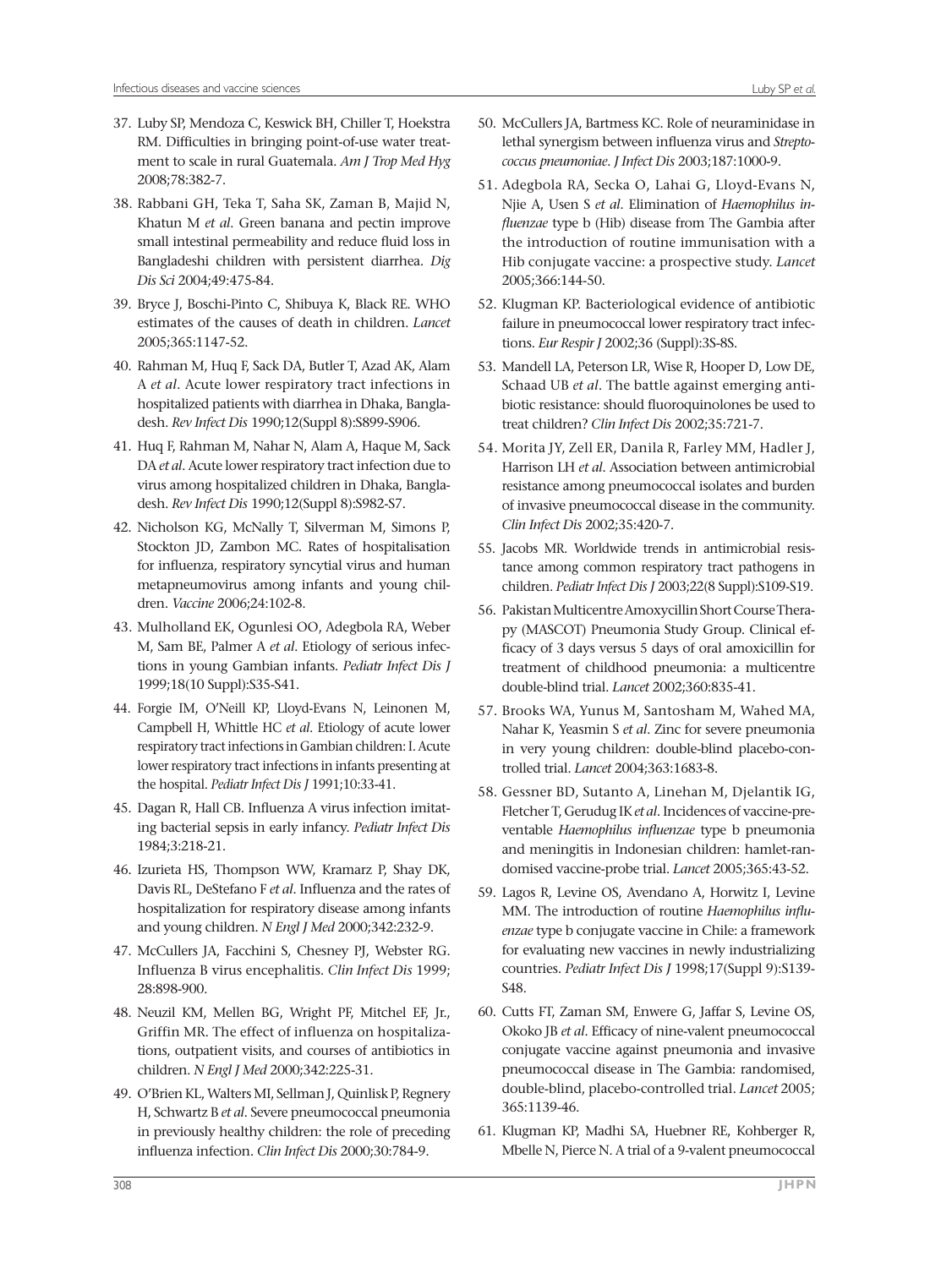conjugate vaccine in children with and those without HIV infection. *N Engl J Med* 2003;349:1341-8.

- 62. Baqui AH, El Arifeen S, Saha SK, Persson L, Zaman K, Gessner BD *et al*. Effectiveness of *Haemophilus influenzae* type B conjugate vaccine on prevention of pneumonia and meningitis in Bangladeshi children: a case-control study. *Pediatr Infect Dis J* 2007;26:565-71.
- 63. Mulholland EK, Adegbola RA. The Gambian *Haemophilus influenzae* type b vaccine trial: what does it tell us about the burden of *Haemophilus influenzae* type b disease? *Pediatr Infect Dis J* 1998;17(9 Suppl):S123-S5.
- 64. Baqui AH, Black RE, El AS, Yunus M, Chakraborty J, Ahmed S *et al*. Effect of zinc supplementation started during diarrhoea on morbidity and mortality in Bangladeshi children: community randomised trial. *BMJ* 2002;325:1059.
- 65. Brooks WA, Santosham M, Roy SK, Faruque AS, Wahed MA, Nahar K *et al*. Efficacy of zinc in young infants with acute watery diarrhea. *Am J Clin Nutr* 2005;82:605-10.
- 66. Bhandari N, Bahl R, Taneja S, Strand T, Molbak K, Ulvik RJ, et al. Effect of routine zinc supplementation on pneumonia in children aged 6 months to 3 years: randomised controlled trial in an urban slum. *BMJ* 2002;324:1358.
- 67. Bhutta ZA, Black RE, Brown KH, Gardner JM, Gore S, Hidayat A *et al*. Prevention of diarrhea and pneumonia by zinc supplementation in children in developing countries: pooled analysis of randomized controlled trials. Zinc Investigators' Collaborative Group. *J Pediatr* 1999;135:689-97.
- 68. Kochi A. The global tuberculosis situation and the new control strategy of the World Health Organization. *Tubercle* 1991;72:1-6.
- 69. Kaye K, Frieden TR. Tuberculosis control: the relevance of classic principles in an era of acquired immunodeficiency syndrome and multidrug resistance. *Epidemiol Rev* 1996;18:52-63.
- 70. Fact sheets on tuberculosis. Dhaka: National Tuberculosis Control Programme, Directorate General of Health Services, Ministry of Health and Family Planning, Government of Bangladesh, 2005. 6 p.
- 71. National Tuberculosis Control and Research Project. The report of tuberculosis survey of Bangladesh. Dhaka: Ministry of Health and Family Planning, Government of Bangladesh, 1973. 157 p.
- 72. Bangladesh. Directorate General of Health Services. Report on the national prevalence. Survey on tuberculosis in Bangladesh, 1987-88. Dhaka: Directorate General of Health Services, Ministry of Health and Family Welfare, Government of Bangladesh, 1989. 30 p.
- 73. Chowdhury AM, Chowdhury S, Islam MN, Islam A, Vaughan JP. Control of tuberculosis by community health workers in Bangladesh. *Lancet* 1997;350:169- 72.
- 74. Salim MAH, Declercq E, Van DA, Saki KA. Gender differences in tuberculosis: a prevalence survey done in Bangladesh. *Int J Tuberc Lung Dis* 2004;8:952-7.
- 75. Zaman K, Yunus M, Arifeen SE, Baqui AH, Sack DA, Hossain S *et al*. 2006. Prevalence of sputum smearpositive tuberculosis in a rural area in Bangladesh. *Epidemiol Infect* 134:1052-9.
- 76. Zaman K, Rahim Z, Yunus M, Arifeen S, Baqui A, Sack D *et al*. Drug resistance of *Mycobacterium tuberculosis* in selected urban and rural areas in Bangladesh. *Scand J Infect Dis* 2005;37:21-6.
- 77. Nayar S, Narang P, Tyagi NK, Jajoo U, Dhage VR, Bharambe M. Field trial of short term intermittent chemotherapy of patients with pulmonary tuberculosis in Wardha district. *Indian J Tubercul* 1988;35:176- 82.
- 78. Islam MN, Islam A, Mahmud SN. Impact of TB control project on prevalence of the disease in rural. Dhaka: Bangladesh Rural Advancement Committee, 1995. 15 p.
- 79. HIV surveillance in Bangladesh. *Health Sci Bull* 2003; 1:1-7.
- 80. Begum V, de CP, Das GS, Salim AH, Hussain H, Pietroni M et al. Tuberculosis and patient gender in Bangladesh: sex differences in diagnosis and treatment outcome. *Int J Tuberc Lung Dis* 2001;5:604-10.
- 81. Diwan VK, Thorson A. Sex, gender, and tuberculosis. *Lancet* 1999;353:1000-1.
- 82. Dye C. Global epidemiology of tuberculosis. *Lancet* 2006;367:938-40.
- 83. Gupta PC, Pednekar MS, Parkin DM, Sankaranarayanan R. Tobacco associated mortality in Mumbai (Bombay) India. Results of the Bombay Cohort Study. *Int J Epidemiol* 2005;34:1395-402.
- 84. Bannon MJ. BCG and tuberculosis. *Arch Dis Child* 1999;80:80-3.
- 85. National TB control programme of Bangladesh: review and strategic plan 2001-2005. Dhaka: Ministry of Health and Family Welfare, Government of Bangladesh, 2001.
- 86. Rouillon A, Perdrizet S, Parrot R. Transmission of tubercle bacilli: the effects of chemotherapy. *Tubercle* 1976;57:275-99.
- 87. Hossain MR, Ali MS, Alam MN, Haq SA, Amin MR, Ali AKMA *et al*. Primary drug resistance pattern of *M. tuberculosis*: report of 101 cases (abstract). *In*: Abstracts: 20th Annual General Meeting and Scientific